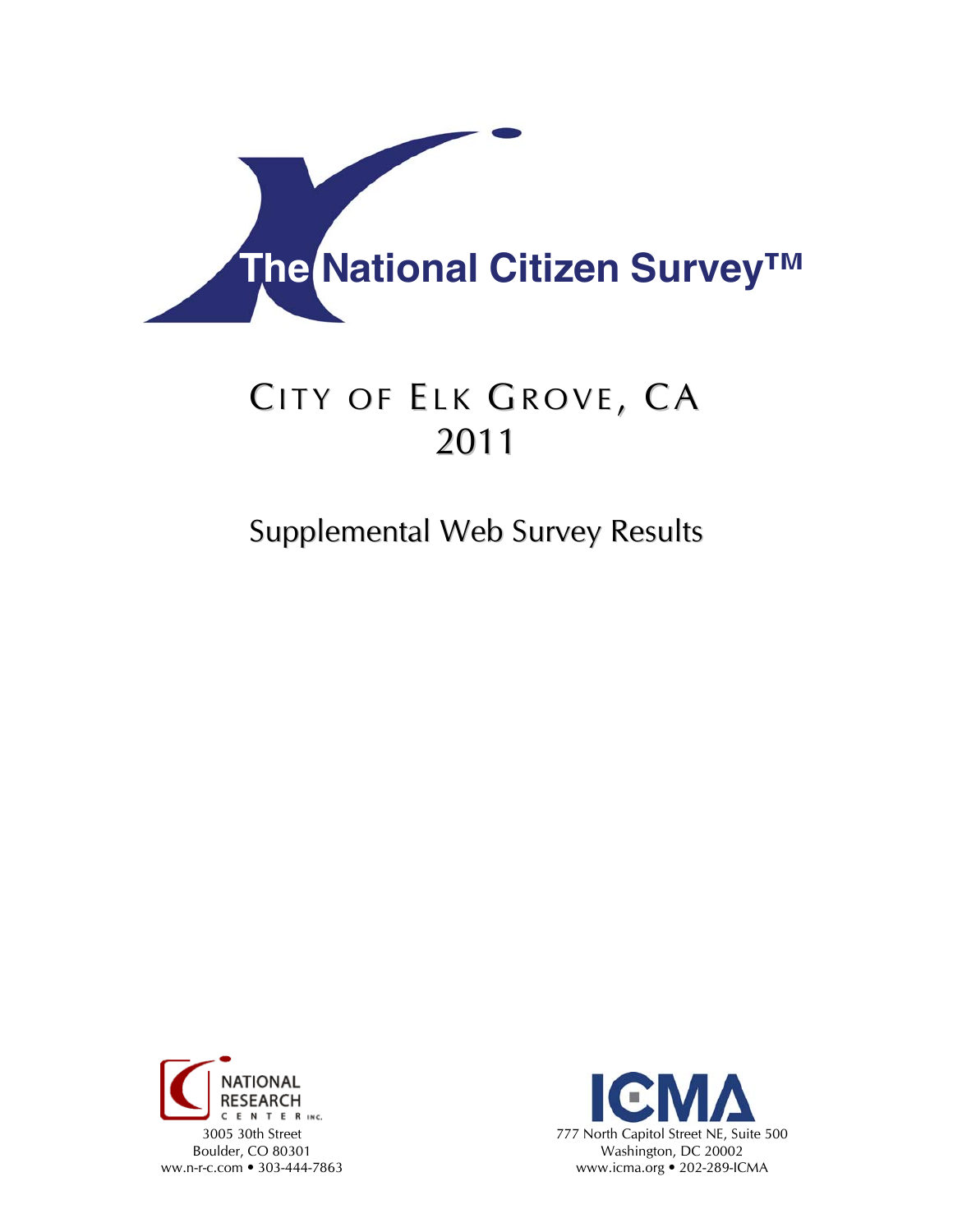### **CONTENTS**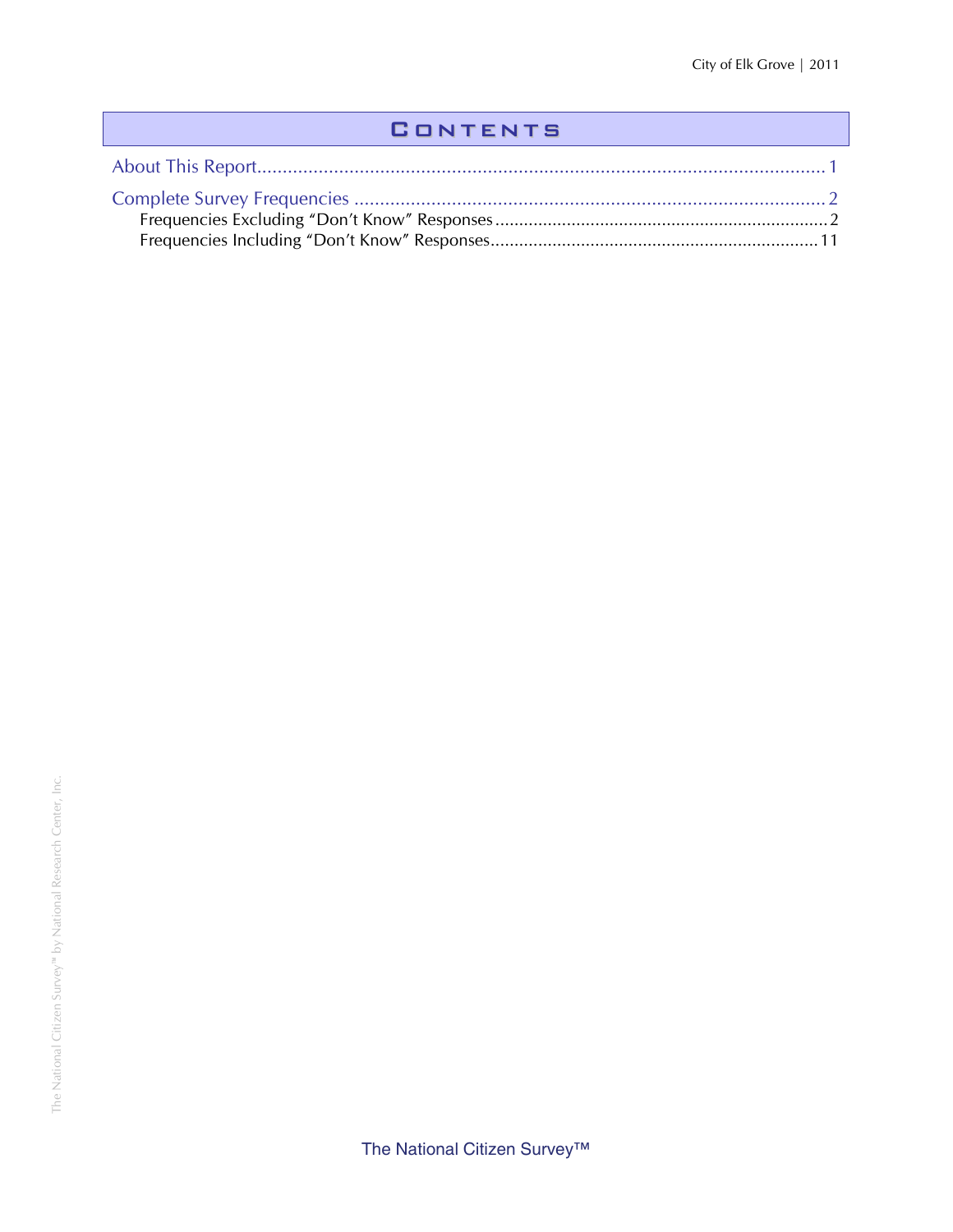#### About This Report

As part of its participation in The National Citizen Survey™ (The NCS), the City of Elk Grove conducted a mailed survey of 1,200 residents. Surveys were mailed to randomly selected households in September of 2011 and data was collected through the end of October. After the official data collection period was over and the data were reported (see the report, *The National Citizen Survey: City of Elk Grove, 2011*), the City made available the Web-based survey to its residents through a link on the City's Web site. Visitors to the site were able to complete the survey November and December and 396 surveys were received.

This report contains the results of this administration of the Web-based survey and have not been weighted to current population estimates of the City.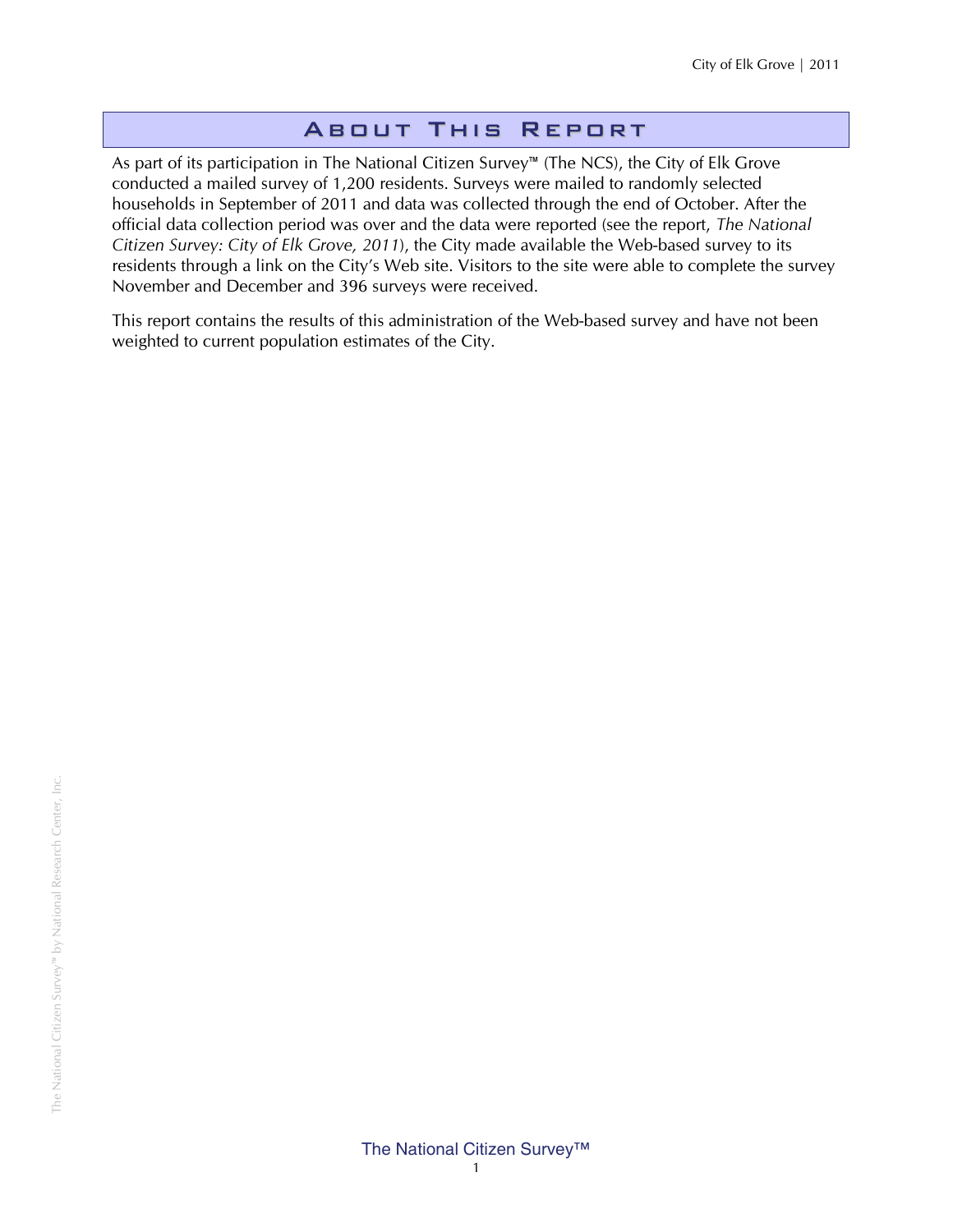| COMPLETE SURVEY FREQUENCIES                                                |                  |      |      |       |              |  |  |  |
|----------------------------------------------------------------------------|------------------|------|------|-------|--------------|--|--|--|
| FREQUENCIES EXCLUDING "DON'T KNOW" RESPONSES                               |                  |      |      |       |              |  |  |  |
| <b>Question 1: Quality of Life</b>                                         |                  |      |      |       |              |  |  |  |
| Please rate each of the following aspects of quality of life in Elk Grove: | <b>Excellent</b> | Good | Fair | Poor  | <b>Total</b> |  |  |  |
| Elk Grove as a place to live                                               | 17%              | 53%  | 25%  | 5%    | 100%         |  |  |  |
| Your neighborhood as a place to live                                       | 30%              | 49%  | 17%  | $4\%$ | 100%         |  |  |  |
| Elk Grove as a place to raise children                                     | 17%              | 53%  | 24%  | 6%    | 100%         |  |  |  |
| Elk Grove as a place to work                                               | 10%              | 29%  | 28%  | 33%   | 100%         |  |  |  |
| Elk Grove as a place to retire                                             | 15%              | 35%  | 28%  | 22%   | 100%         |  |  |  |
| The overall quality of life in Elk Grove                                   | 12%              | 54%  | 29%  | $5\%$ | 100%         |  |  |  |

| <b>Question 2: Community Characteristics</b>                                                 |                  |      |      |      |              |  |  |
|----------------------------------------------------------------------------------------------|------------------|------|------|------|--------------|--|--|
| Please rate each of the following characteristics as they relate to Elk<br>Grove as a whole: | <b>Excellent</b> | Good | Fair | Poor | <b>Total</b> |  |  |
| Sense of community                                                                           | 13%              | 41%  | 36%  | 10%  | 100%         |  |  |
| Openness and acceptance of the community towards people of diverse<br>backgrounds            | 18%              | 51%  | 25%  | 6%   | 100%         |  |  |
| Overall appearance of Elk Grove                                                              | 14%              | 54%  | 25%  | 7%   | 100%         |  |  |
| <b>Cleanliness of Elk Grove</b>                                                              | 20%              | 53%  | 20%  | 6%   | 100%         |  |  |
| Overall quality of new development in Elk Grove                                              | 9%               | 33%  | 32%  | 26%  | 100%         |  |  |
| Variety of housing options                                                                   | $15\%$           | 52%  | 24%  | 10%  | 100%         |  |  |
| Overall quality of business and service establishments in Elk Grove                          | 10%              | 35%  | 40%  | 16%  | 100%         |  |  |
| Shopping opportunities                                                                       | 8%               | 34%  | 32%  | 26%  | 100%         |  |  |
| Opportunities to attend cultural activities                                                  | $5\%$            | 28%  | 37%  | 30%  | 100%         |  |  |
| Recreational opportunities                                                                   | 11%              | 38%  | 35%  | 16%  | 100%         |  |  |
| Employment opportunities                                                                     | $1\%$            | 13%  | 32%  | 54%  | 100%         |  |  |
| <b>Educational opportunities</b>                                                             | 10%              | 38%  | 36%  | 17%  | 100%         |  |  |
| Opportunities to participate in social events and activities                                 | 9%               | 44%  | 37%  | 9%   | 100%         |  |  |
| Opportunities to participate in religious or spiritual events and activities                 | 17%              | 53%  | 27%  | 3%   | 100%         |  |  |
| Opportunities to volunteer                                                                   | $18\%$           | 45%  | 30%  | 7%   | 100%         |  |  |
| Opportunities to participate in community matters                                            | 11%              | 44%  | 34%  | 11%  | 100%         |  |  |
| Ease of car travel in Elk Grove                                                              | 8%               | 34%  | 32%  | 26%  | 100%         |  |  |
| Ease of bus travel in Elk Grove                                                              | 7%               | 32%  | 31%  | 29%  | 100%         |  |  |
| Ease of bicycle travel in Elk Grove                                                          | 9%               | 29%  | 34%  | 28%  | 100%         |  |  |
| Ease of walking in Elk Grove                                                                 | 15%              | 40%  | 31%  | 15%  | 100%         |  |  |
| Availability of paths and walking trails                                                     | 16%              | 35%  | 29%  | 20%  | 100%         |  |  |
| Traffic flow on major streets                                                                | 5%               | 26%  | 37%  | 32%  | 100%         |  |  |
| Availability of affordable quality housing                                                   | 11%              | 44%  | 34%  | 10%  | 100%         |  |  |
| Availability of affordable quality child care                                                | 9%               | 43%  | 33%  | 15%  | 100%         |  |  |
| Availability of affordable quality health care                                               | 18%              | 50%  | 24%  | 8%   | 100%         |  |  |
| Availability of affordable quality food                                                      | 18%              | 50%  | 24%  | 8%   | 100%         |  |  |
| Availability of preventive health services                                                   | 19%              | 50%  | 24%  | 6%   | 100%         |  |  |
| Air quality                                                                                  | 9%               | 52%  | 31%  | 8%   | 100%         |  |  |
| Quality of overall natural environment in Elk Grove                                          | 14%              | 42%  | 33%  | 12%  | 100%         |  |  |
| Overall image or reputation of Elk Grove                                                     | 10%              | 36%  | 36%  | 18%  | 100%         |  |  |

#### The National Citizen Survey™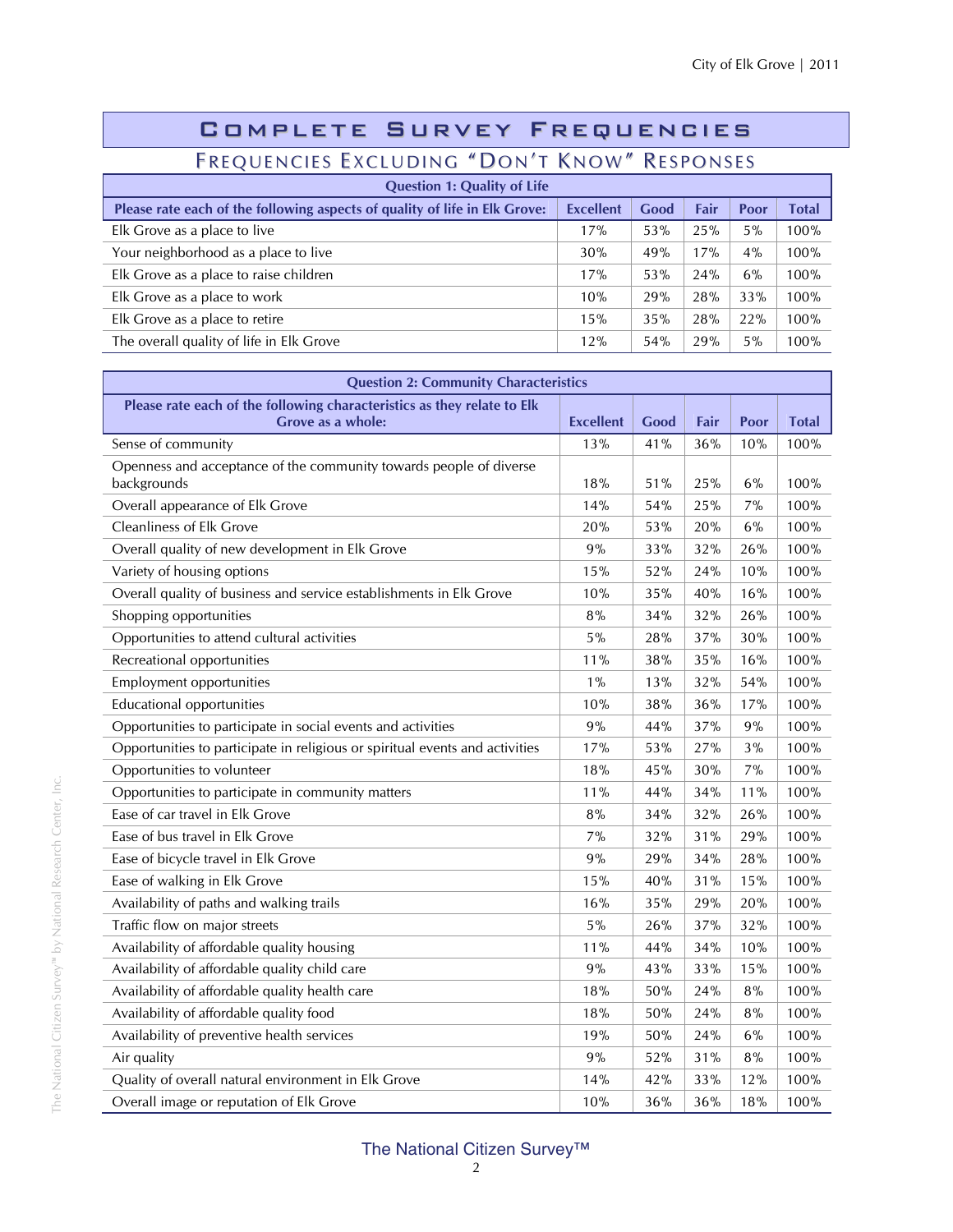| <b>Question 3: Growth</b>                                                                             |                  |                      |                        |                             |                         |       |  |  |  |
|-------------------------------------------------------------------------------------------------------|------------------|----------------------|------------------------|-----------------------------|-------------------------|-------|--|--|--|
| Please rate the speed of growth in the<br>following categories in Elk Grove over<br>the past 2 years: | Much<br>too slow | Somewhat<br>too slow | <b>Right</b><br>amount | <b>Somewhat</b><br>too fast | <b>Much</b><br>too fast | Total |  |  |  |
| Population growth                                                                                     | $1\%$            | 3%                   | 32%                    | 27%                         | 37%                     | 100%  |  |  |  |
| Retail growth (stores, restaurants, etc.)                                                             | 24%              | 32%                  | 24%                    | 12%                         | 8%                      | 100%  |  |  |  |
| Jobs growth                                                                                           | 56%              | 38%                  | 6%                     | $0\%$                       | $0\%$                   | 100%  |  |  |  |

| <b>Question 4: Code Enforcement</b>                                                                             |                                  |  |  |  |  |  |
|-----------------------------------------------------------------------------------------------------------------|----------------------------------|--|--|--|--|--|
| To what degree, if at all, are run down buildings, weed lots or junk vehicles a problem in<br><b>Elk Grove?</b> | <b>Percent of</b><br>respondents |  |  |  |  |  |
| Not a problem                                                                                                   | 15%                              |  |  |  |  |  |
| Minor problem                                                                                                   | 50%                              |  |  |  |  |  |
| Moderate problem                                                                                                | 24%                              |  |  |  |  |  |
| Major problem                                                                                                   | $11\%$                           |  |  |  |  |  |
| Total                                                                                                           | 100%                             |  |  |  |  |  |

| <b>Question 5: Community Safety</b>                                                                                                                                                   |     |     |     |     |     |      |  |  |  |
|---------------------------------------------------------------------------------------------------------------------------------------------------------------------------------------|-----|-----|-----|-----|-----|------|--|--|--|
| Neither safe<br>Please rate how safe or unsafe you<br>Somewhat<br>Somewhat<br>Verv<br>Very<br>feel from the following in Elk Grove:<br>unsafe<br>safe<br>safe<br>nor unsafe<br>unsafe |     |     |     |     |     |      |  |  |  |
| Violent crime (e.g., rape, assault,<br>robbery)                                                                                                                                       | 21% | 41% | 16% | 16% | 6%  | 100% |  |  |  |
| Property crimes (e.g., burglary, theft)                                                                                                                                               | 9%  | 33% | 17% | 29% | 12% | 100% |  |  |  |
| Environmental hazards, including<br>toxic waste                                                                                                                                       | 37% | 36% | 17% | 8%  | 3%  | 100% |  |  |  |

| <b>Question 6: Personal Safety</b>                |                     |                         |                            |                    |                       |       |  |  |  |  |
|---------------------------------------------------|---------------------|-------------------------|----------------------------|--------------------|-----------------------|-------|--|--|--|--|
| Please rate how safe or unsafe<br>you feel:       | <b>Very</b><br>safe | <b>Somewhat</b><br>safe | Neither safe nor<br>unsafe | Somewhat<br>unsafe | <b>Very</b><br>unsafe | Total |  |  |  |  |
| In your neighborhood during the                   |                     |                         |                            |                    |                       |       |  |  |  |  |
| day                                               | 59%                 | 30%                     | $5\%$                      | 5%                 | $1\%$                 | 100%  |  |  |  |  |
| In your neighborhood after dark                   | 29%                 | 45%                     | 10%                        | 12%                | 4%                    | 100%  |  |  |  |  |
| In Elk Grove's commercial areas<br>during the day | 36%                 | 45%                     | 10%                        | 8%                 | 2%                    | 100%  |  |  |  |  |
| In Elk Grove's commercial areas<br>after dark     | 8%                  | 34%                     | 21%                        | 29%                | 8%                    | 100%  |  |  |  |  |

| <b>Question 7: Contact with Police Department</b>                                                                                     |     |     |             |
|---------------------------------------------------------------------------------------------------------------------------------------|-----|-----|-------------|
| Have you had any in-person or phone contact with an employee of the City of Elk Grove<br>Police Department within the last 12 months? | Yes |     | <b>Tota</b> |
| Have you had any in-person or phone contact with an employee of the City of Elk Grove<br>Police Department within the last 12 months? | 58% | 42% | $100\%$     |

| <b>Question 8: Ratings of Contact with Police Department</b>                                                         |           |      |      |      |         |  |  |
|----------------------------------------------------------------------------------------------------------------------|-----------|------|------|------|---------|--|--|
| What was your overall impression of your most recent contact with the<br><b>City of Elk Grove Police Department?</b> | Excellent | Good | Fair | Poor | Total   |  |  |
| What was your overall impression of your most recent contact with the<br>City of Elk Grove Police Department?        |           | 30%  | 15%  | 9%   | $100\%$ |  |  |

#### The National Citizen Survey™ 3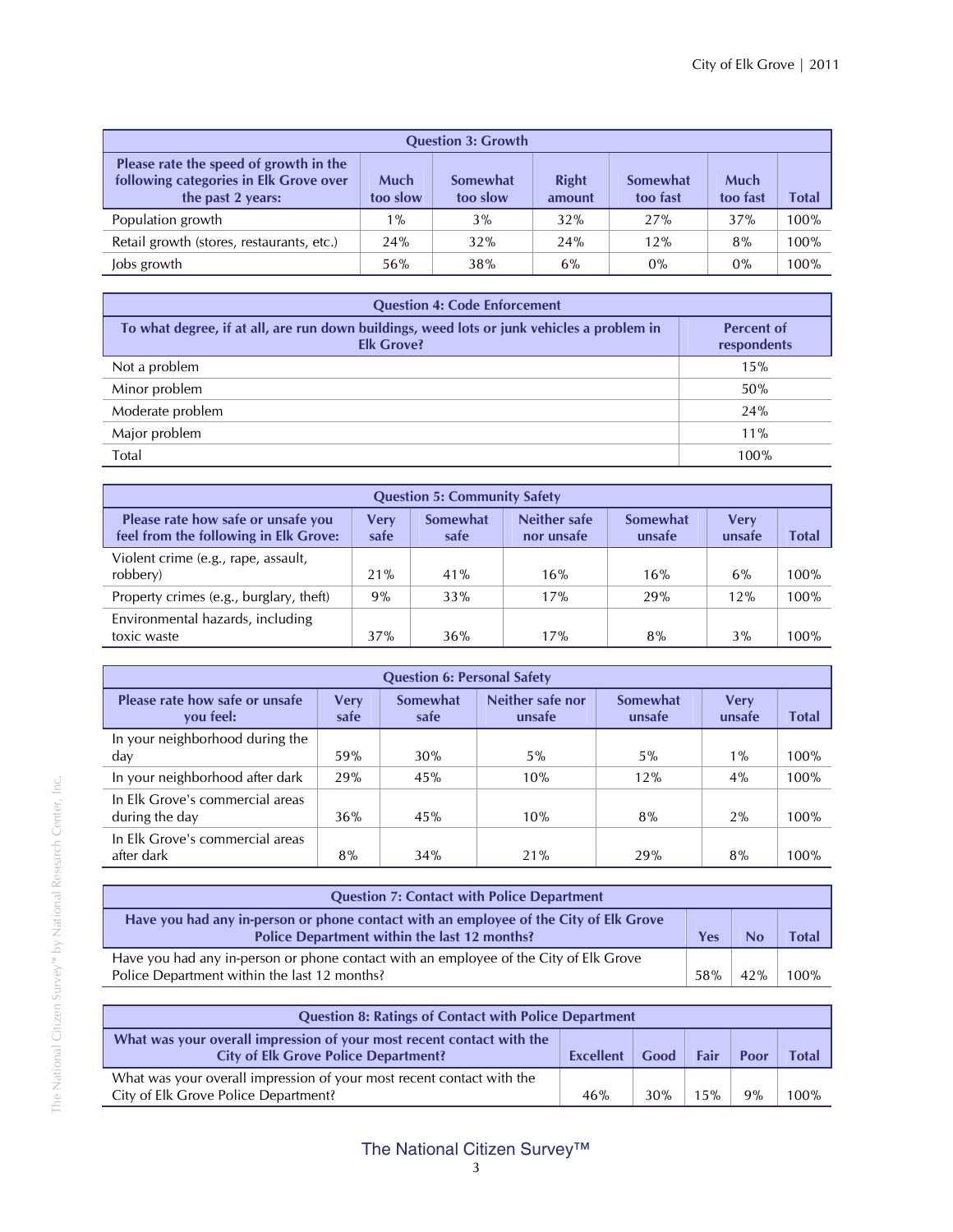| <b>Question 9: Crime Victim</b>                                                             |                                  |  |  |  |  |  |
|---------------------------------------------------------------------------------------------|----------------------------------|--|--|--|--|--|
| During the past 12 months, were you or anyone in your household the victim of any<br>crime? | <b>Percent of</b><br>respondents |  |  |  |  |  |
| No                                                                                          | 83%                              |  |  |  |  |  |
| Yes                                                                                         | 17%                              |  |  |  |  |  |
| Total                                                                                       | 100%                             |  |  |  |  |  |

| <b>Question 10: Crime Reporting</b> |                                                               |                               |  |  |  |  |
|-------------------------------------|---------------------------------------------------------------|-------------------------------|--|--|--|--|
|                                     | If yes, was this crime (these crimes) reported to the police? | <b>Percent of respondents</b> |  |  |  |  |
| No                                  |                                                               | 19%                           |  |  |  |  |
| Yes                                 |                                                               | 81%                           |  |  |  |  |
| Total                               |                                                               | $100\%$                       |  |  |  |  |

| <b>Question 11: Resident Behaviors</b>                                                                                                                 |              |                     |                  |                      |                          |              |  |  |
|--------------------------------------------------------------------------------------------------------------------------------------------------------|--------------|---------------------|------------------|----------------------|--------------------------|--------------|--|--|
| In the last 12 months, about how many times, if ever,<br>have you or other household members participated in<br>the following activities in Elk Grove? | <b>Never</b> | Once<br>or<br>twice | 3 to 12<br>times | 13 to<br>26<br>times | More<br>than 26<br>times | <b>Total</b> |  |  |
| Used Elk Grove public libraries or their services                                                                                                      | 35%          | 25%                 | 24%              | $7\%$                | 9%                       | 100%         |  |  |
| Ridden a local bus within Elk Grove                                                                                                                    | 82%          | 9%                  | 3%               | 2%                   | 4%                       | 100%         |  |  |
| Attended a meeting of local elected officials or other<br>local public meeting                                                                         | 49%          | 30%                 | 17%              | 3%                   | $2\%$                    | 100%         |  |  |
| Watched a meeting of local elected officials or other<br>City-sponsored public meeting on cable television, the<br>Internet or other media             | 54%          | 24%                 | 17%              | 3%                   | $1\%$                    | 100%         |  |  |
| Read Elk Grove Newsletter                                                                                                                              | 5%           | 14%                 | 55%              | 12%                  | 14%                      | 100%         |  |  |
| Visited the City of Elk Grove Web site (at<br>www.elkgrovecity.org)                                                                                    | 5%           | 23%                 | 43%              | 15%                  | 15%                      | 100%         |  |  |
| Recycled used paper, cans or bottles from your home                                                                                                    | $1\%$        | 3%                  | 14%              | 11%                  | 70%                      | 100%         |  |  |
| Volunteered your time to some group or activity in Elk<br>Grove                                                                                        | 38%          | 24%                 | 17%              | 7%                   | 14%                      | 100%         |  |  |
| Participated in religious or spiritual activities in Elk<br>Grove                                                                                      | 43%          | 18%                 | 13%              | 4%                   | 22%                      | 100%         |  |  |
| Participated in a club or civic group in Elk Grove                                                                                                     | 49%          | 17%                 | 18%              | $6\%$                | 10%                      | 100%         |  |  |
| Provided help to a friend or neighbor                                                                                                                  | 2%           | 18%                 | 40%              | 21%                  | 20%                      | 100%         |  |  |

| <b>Question 12: Neighborliness</b>                                                                                                                         |                                  |  |  |  |  |  |
|------------------------------------------------------------------------------------------------------------------------------------------------------------|----------------------------------|--|--|--|--|--|
| About how often, if at all, do you talk to or visit with your immediate neighbors (people who<br>live in the 10 or 20 households that are closest to you)? | <b>Percent of</b><br>respondents |  |  |  |  |  |
| Just about everyday                                                                                                                                        | 26%                              |  |  |  |  |  |
| Several times a week                                                                                                                                       | 32%                              |  |  |  |  |  |
| Several times a month                                                                                                                                      | 19%                              |  |  |  |  |  |
| Less than several times a month                                                                                                                            | 22%                              |  |  |  |  |  |
| Total                                                                                                                                                      | 100%                             |  |  |  |  |  |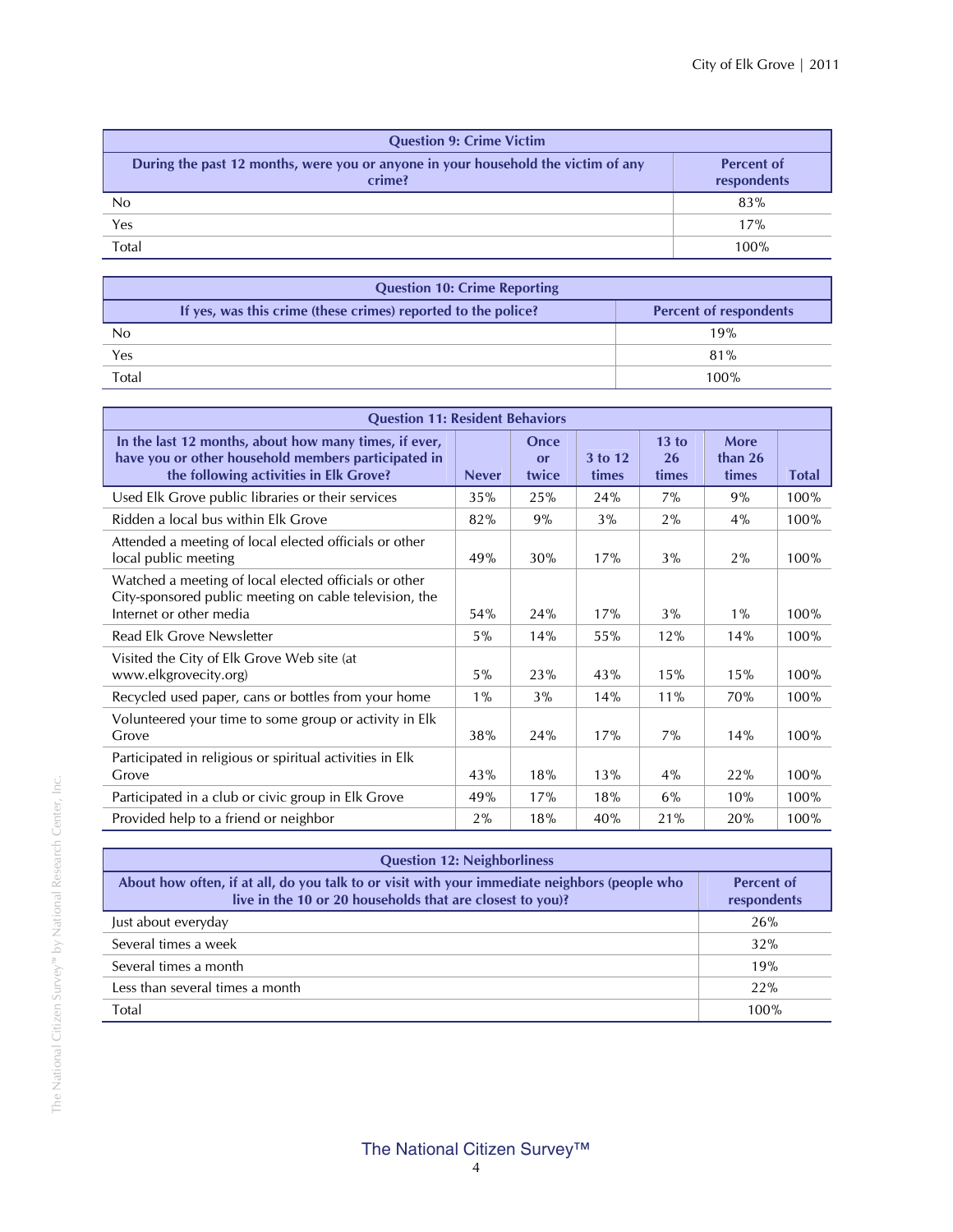| <b>Question 13: Service Quality</b>                                                                                 |                  |      |      |       |              |  |
|---------------------------------------------------------------------------------------------------------------------|------------------|------|------|-------|--------------|--|
| Please rate the quality of each of the following services in Elk Grove:                                             | <b>Excellent</b> | Good | Fair | Poor  | <b>Total</b> |  |
| Police services                                                                                                     | 34%              | 42%  | 17%  | 6%    | 100%         |  |
| Crime prevention                                                                                                    | 18%              | 46%  | 24%  | 12%   | 100%         |  |
| Traffic enforcement                                                                                                 | 17%              | 44%  | 26%  | 14%   | 100%         |  |
| Street repair                                                                                                       | 14%              | 43%  | 31%  | 13%   | 100%         |  |
| Street cleaning                                                                                                     | 15%              | 47%  | 24%  | 14%   | 100%         |  |
| Street lighting                                                                                                     | 15%              | 57%  | 19%  | 9%    | 100%         |  |
| Sidewalk maintenance                                                                                                | 15%              | 52%  | 22%  | 12%   | 100%         |  |
| Traffic signal timing                                                                                               | 8%               | 34%  | 33%  | 25%   | 100%         |  |
| Bus or transit services                                                                                             | 12%              | 37%  | 31%  | 20%   | 100%         |  |
| Garbage collection                                                                                                  | 39%              | 49%  | 11%  | $1\%$ | 100%         |  |
| Recycling                                                                                                           | 40%              | 47%  | 12%  | $1\%$ | 100%         |  |
| Yard waste pick-up                                                                                                  | 36%              | 47%  | 15%  | 2%    | 100%         |  |
| Storm drainage                                                                                                      | 21%              | 53%  | 18%  | 8%    | 100%         |  |
| Land use, planning and zoning                                                                                       | 8%               | 27%  | 27%  | 38%   | 100%         |  |
| Code enforcement (weeds, abandoned buildings, etc.)                                                                 | 11%              | 35%  | 32%  | 22%   | 100%         |  |
| Animal control                                                                                                      | 15%              | 43%  | 31%  | 11%   | 100%         |  |
| Economic development                                                                                                | 3%               | 21%  | 38%  | 38%   | 100%         |  |
| Services to seniors                                                                                                 | 10%              | 42%  | 34%  | 14%   | 100%         |  |
| Services to youth                                                                                                   | 11%              | 39%  | 31%  | 18%   | 100%         |  |
| Services to low-income people                                                                                       | 13%              | 34%  | 32%  | 20%   | 100%         |  |
| Public library services                                                                                             | 28%              | 48%  | 18%  | 6%    | 100%         |  |
| Public information services                                                                                         | 18%              | 49%  | 26%  | 6%    | 100%         |  |
| Cable television                                                                                                    | 19%              | 40%  | 29%  | 13%   | 100%         |  |
| Emergency preparedness (services that prepare the community for natural<br>disasters or other emergency situations) | 17%              | 35%  | 31%  | 16%   | 100%         |  |
| Preservation of natural areas such as open space, farmlands and<br>greenbelts                                       | 15%              | 37%  | 25%  | 23%   | 100%         |  |

| <b>Question 14: Government Services Overall</b>                                               |           |      |      |      |       |  |  |
|-----------------------------------------------------------------------------------------------|-----------|------|------|------|-------|--|--|
| Overall, how would you rate the quality of the services provided by<br>each of the following? | Excellent | Good | Fair | Poor | Total |  |  |
| The City of Elk Grove                                                                         | 19%       | 46%  | 27%  | 9%   | 100%  |  |  |
| The Federal Government                                                                        | 3%        | 24%  | 43%  | 30%  | 100%  |  |  |
| The State Government                                                                          | 3%        | 23%  | 40%  | 35%  | 100%  |  |  |
| Sacramento County Government                                                                  | 3%        | 29%  | 46%  | 23%  | 100%  |  |  |

| <b>Question 15: Recommendation and Longevity</b>                               |                |                           |                             |                  |              |  |  |  |
|--------------------------------------------------------------------------------|----------------|---------------------------|-----------------------------|------------------|--------------|--|--|--|
| Please indicate how likely or unlikely you are<br>to do each of the following: | Verv<br>likely | <b>Somewhat</b><br>likely | <b>Somewhat</b><br>unlikely | Verv<br>unlikely | <b>Total</b> |  |  |  |
| Recommend living in Elk Grove to someone                                       |                |                           |                             |                  |              |  |  |  |
| who asks                                                                       | 40%            | 45%                       | 0%                          | 15%              | 100%         |  |  |  |
| Remain in Elk Grove for the next five years                                    | 61%            | 25%                       | 0%                          | 14%              | 100%         |  |  |  |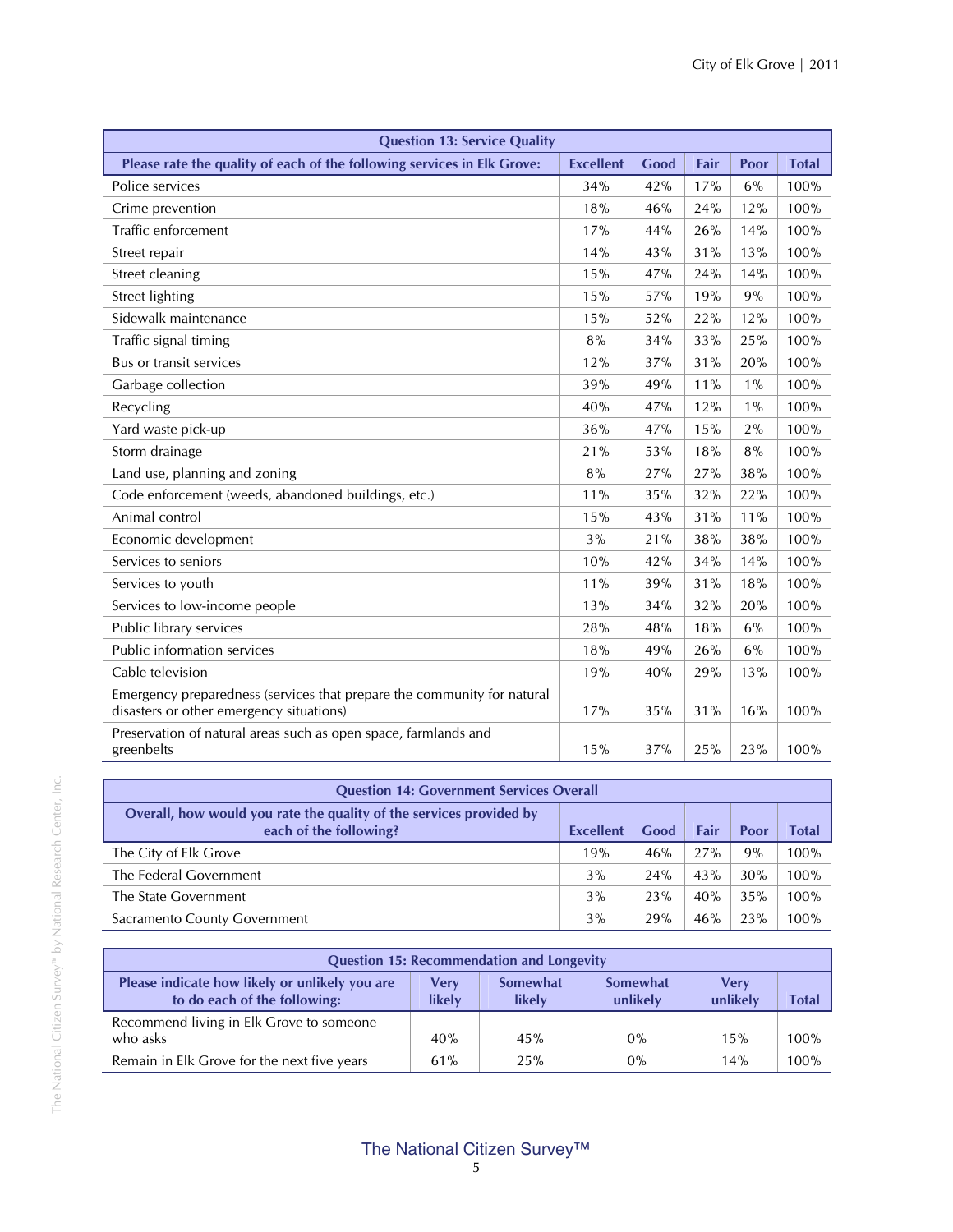| <b>Question 16: Impact of the Economy</b>                                                                                               |                                  |  |  |  |  |  |
|-----------------------------------------------------------------------------------------------------------------------------------------|----------------------------------|--|--|--|--|--|
| What impact, if any, do you think the economy will have on your family income in the next 6<br>months? Do you think the impact will be: | <b>Percent of</b><br>respondents |  |  |  |  |  |
| Very positive                                                                                                                           | $3\%$                            |  |  |  |  |  |
| Somewhat positive                                                                                                                       | 10%                              |  |  |  |  |  |
| Neutral                                                                                                                                 | 42%                              |  |  |  |  |  |
| Somewhat negative                                                                                                                       | 35%                              |  |  |  |  |  |
| Very negative                                                                                                                           | 10%                              |  |  |  |  |  |
| Total                                                                                                                                   | 100%                             |  |  |  |  |  |

| <b>Question 17: Contact with City Employees</b>                                                                                                                              |                                  |
|------------------------------------------------------------------------------------------------------------------------------------------------------------------------------|----------------------------------|
| Have you had any in-person, phone or email with an employee of the City of Elk Grove within<br>the last 12 months (including police, receptionists, planners or any others)? | <b>Percent of</b><br>respondents |
| Yes                                                                                                                                                                          | 30%                              |
| No                                                                                                                                                                           | 70%                              |
| Total                                                                                                                                                                        | 100%                             |

| <b>Question 18: City Employees</b>                                                                   |                  |      |        |      |       |  |  |
|------------------------------------------------------------------------------------------------------|------------------|------|--------|------|-------|--|--|
| What was your impression of the employee(s) of the City of Elk Grove<br>in your most recent contact? | <b>Excellent</b> | Good | Fair   | Poor | Total |  |  |
| Knowledge                                                                                            | 34%              | 44%  | 16%    | 6%   | 100%  |  |  |
| Responsiveness                                                                                       | 38%              | 35%  | 18%    | 10%  | 100%  |  |  |
| Courtesy                                                                                             | 43%              | 39%  | $11\%$ | 7%   | 100%  |  |  |
| Overall impression                                                                                   | 33%              | 43%  | 17%    | 7%   | 100%  |  |  |

| <b>Question 19: Government Performance</b>                                   |                  |      |      |      |              |  |
|------------------------------------------------------------------------------|------------------|------|------|------|--------------|--|
| Please rate the following categories of Elk Grove government<br>performance: | <b>Excellent</b> | Good | Fair | Poor | <b>Total</b> |  |
| The value of services for the taxes paid to Elk Grove                        | $11\%$           | 41%  | 32%  | 16%  | 100%         |  |
| The overall direction that Elk Grove is taking                               | 5%               | 33%  | 31%  | 31%  | 100%         |  |
| The job Elk Grove government does at welcoming citizen involvement           | $11\%$           | 35%  | 34%  | 20%  | 100%         |  |

| <b>Question 20a: Custom Question 1</b>                                                                                                         |     |        |              |  |  |
|------------------------------------------------------------------------------------------------------------------------------------------------|-----|--------|--------------|--|--|
| Please indicate if you or anyone in your household had contact with the Elk Grove Code<br><b>Enforcement Department in the last 12 months:</b> | No  | Yes    | <b>Total</b> |  |  |
| To report a code violation in the community                                                                                                    | 69% | $31\%$ | 100%         |  |  |
| To be notified that your household was in violation of a code                                                                                  | 95% | $5\%$  | 100%         |  |  |

| <b>Question 20b: Custom Question 2</b>                                                                                                  |                                  |  |  |  |  |  |
|-----------------------------------------------------------------------------------------------------------------------------------------|----------------------------------|--|--|--|--|--|
| Please indicate how familiar or unfamiliar you are with what the Elk Grove Code<br><b>Enforcement Department does and how it works:</b> | <b>Percent of</b><br>respondents |  |  |  |  |  |
| Very familiar                                                                                                                           | 20%                              |  |  |  |  |  |
| Somewhat familiar                                                                                                                       | 43%                              |  |  |  |  |  |
| Somewhat unfamiliar                                                                                                                     | 15%                              |  |  |  |  |  |
| Not at all familiar                                                                                                                     | 22%                              |  |  |  |  |  |
| Total                                                                                                                                   | 100%                             |  |  |  |  |  |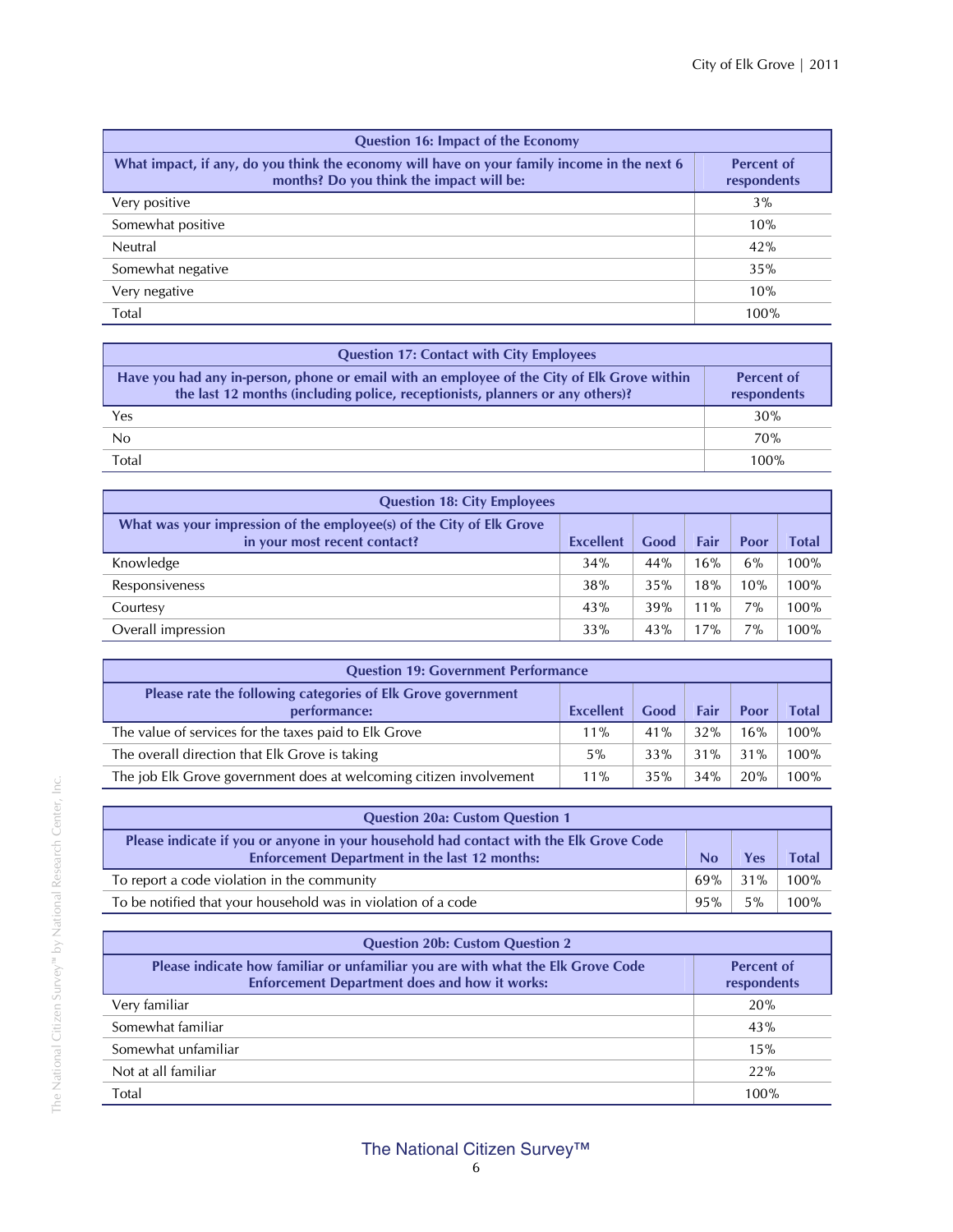| <b>Question 20c: Custom Question 3</b>                                                                                       |                |                    |                      |                         |       |  |  |  |
|------------------------------------------------------------------------------------------------------------------------------|----------------|--------------------|----------------------|-------------------------|-------|--|--|--|
| Please indicate how likely or unlikely you would be<br>to take the following actions regarding a City<br>program or project: | Very<br>likely | Somewhat<br>likely | Somewhat<br>unlikely | <b>Verv</b><br>unlikely | Total |  |  |  |
| Attend a meeting at City Hall                                                                                                | 21%            | 37%                | 21%                  | 21%                     | 100%  |  |  |  |
| Attend a meeting in my neighborhood                                                                                          | 39%            | 45%                | 10%                  | 6%                      | 100%  |  |  |  |
| Send participation comments online or by mail                                                                                | 48%            | 40%                | 8%                   | 4%                      | 100%  |  |  |  |
| Participation in a focus group                                                                                               | 26%            | 39%                | 23%                  | 13%                     | 100%  |  |  |  |
| Contact a member of the City Council                                                                                         | 25%            | 28%                | 32%                  | 16%                     | 100%  |  |  |  |

| <b>Question 20d: Custom Question 4</b>                                                                                                                                       |                          |                   |                      |                             |              |  |  |  |
|------------------------------------------------------------------------------------------------------------------------------------------------------------------------------|--------------------------|-------------------|----------------------|-----------------------------|--------------|--|--|--|
| Please indicate the extent to which you agree or<br>disagree that the City of Elk Grove welcomes your<br>participation in local government in each of the<br>following ways: | <b>Strongly</b><br>agree | Somewhat<br>agree | Somewhat<br>disagree | <b>Strongly</b><br>disagree | <b>Total</b> |  |  |  |
| Attend a meeting at City Hall                                                                                                                                                | 25%                      | 49%               | 20%                  | 6%                          | 100%         |  |  |  |
| Attend a meeting in my neighborhood                                                                                                                                          | 35%                      | 49%               | 12%                  | 5%                          | 100%         |  |  |  |
| Send participation comments online or by mail                                                                                                                                | 37%                      | 44%               | 16%                  | 4%                          | 100%         |  |  |  |
| Participation in a focus group                                                                                                                                               | 20%                      | 48%               | 25%                  | 6%                          | 100%         |  |  |  |
| Contact a member of the City Council                                                                                                                                         | 23%                      | 49%               | 21%                  | 6%                          | 100%         |  |  |  |
| Draft proposed Ordinance, Resolutions, or other<br>local laws                                                                                                                | 12%                      | 41%               | 31%                  | 16%                         | 100%         |  |  |  |

| <b>Question D1: Employment Status</b> |                               |
|---------------------------------------|-------------------------------|
| Are you currently employed for pay?   | <b>Percent of respondents</b> |
| No                                    | 33%                           |
| Yes, full-time                        | 58%                           |
| Yes, part-time                        | 10%                           |
| Total                                 | 100%                          |

| <b>Question D2: Mode of Transportation Used for Commute</b>                                                                                 |                                     |
|---------------------------------------------------------------------------------------------------------------------------------------------|-------------------------------------|
| During a typical week, how many days do you commute to work (for the longest distance of<br>your commute) in each of the ways listed below? | <b>Percent of days</b><br>mode used |
| Motorized vehicle (e.g., car, truck, van, motorcycle, etc.) by myself                                                                       | 63%                                 |
| Motorized vehicle (e.g., car, truck, van, motorcycle, etc.) with other children or adults                                                   | 16%                                 |
| Bus, rail, subway or other public transportation                                                                                            | 4%                                  |
| Walk                                                                                                                                        | 2%                                  |
| <b>Bicycle</b>                                                                                                                              | $1\%$                               |
| Work at home                                                                                                                                | 14%                                 |
| Other                                                                                                                                       | $1\%$                               |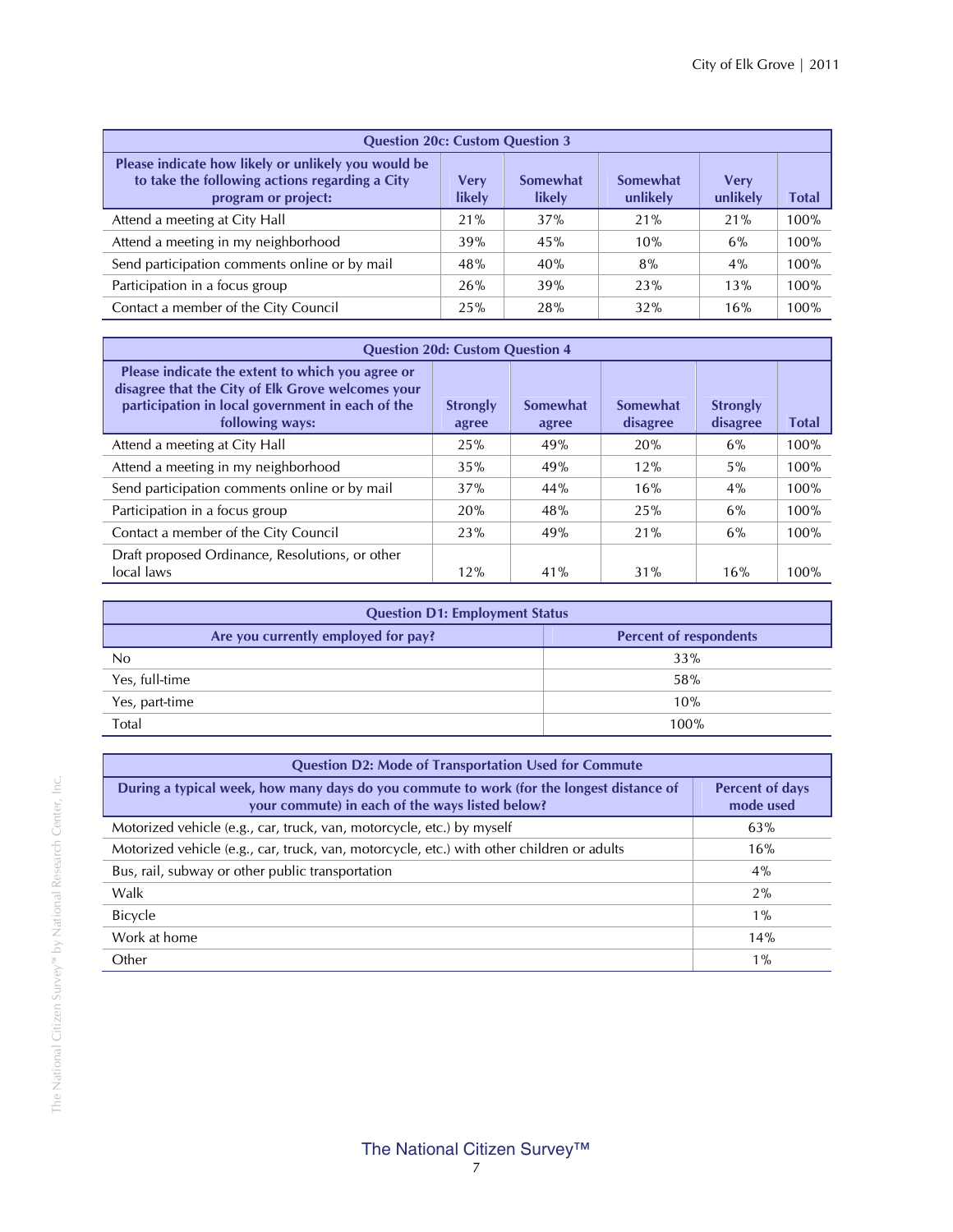| <b>Question D3: Length of Residency</b>     |                               |
|---------------------------------------------|-------------------------------|
| How many years have you lived in Elk Grove? | <b>Percent of respondents</b> |
| Less than 2 years                           | $4\%$                         |
| 2 to 5 years                                | 15%                           |
| 6 to 10 years                               | 18%                           |
| 11 to 20 years                              | 31%                           |
| More than 20 years                          | 32%                           |
| Total                                       | 100%                          |

| <b>Question D4: Housing Unit Type</b>                             |                               |  |
|-------------------------------------------------------------------|-------------------------------|--|
| Which best describes the building you live in?                    | <b>Percent of respondents</b> |  |
| One family house detached from any other houses                   | 97%                           |  |
| House attached to one or more houses (e.g., a duplex or townhome) | $1\%$                         |  |
| Building with two or more apartments or condominiums              | $1\%$                         |  |
| Mobile home                                                       | $0\%$                         |  |
| Other                                                             | $1\%$                         |  |
| Total                                                             | 100%                          |  |

| <b>Question D5: Housing Tenure (Rent/Own)</b>                           |                               |  |
|-------------------------------------------------------------------------|-------------------------------|--|
| Is this house, apartment or mobile home                                 | <b>Percent of respondents</b> |  |
| Rented for cash or occupied without cash payment                        | 7%                            |  |
| Owned by you or someone in this house with a mortgage or free and clear | 93%                           |  |
| Total                                                                   | $100\%$                       |  |

| <b>Question D6: Monthly Housing Cost</b>                                                                                                                                                     |                                  |
|----------------------------------------------------------------------------------------------------------------------------------------------------------------------------------------------|----------------------------------|
| About how much is the total monthly housing cost for the place you live (including rent,<br>mortgage payment, property tax, property insurance and homeowners" association (HOA)<br>$fees$ ? | <b>Percent of</b><br>respondents |
| Less than \$300 per month                                                                                                                                                                    | $4\%$                            |
| \$300 to \$599 per month                                                                                                                                                                     | 6%                               |
| \$600 to \$999 per month                                                                                                                                                                     | 9%                               |
| \$1,000 to \$1,499 per month                                                                                                                                                                 | 23%                              |
| \$1,500 to \$2,499 per month                                                                                                                                                                 | 42%                              |
| \$2,500 or more per month                                                                                                                                                                    | 17%                              |
| Total                                                                                                                                                                                        | 100%                             |

| <b>Question D7: Presence of Children in Household</b>                                |  |      |
|--------------------------------------------------------------------------------------|--|------|
| Do any children 17 or under live in your household?<br><b>Percent of respondents</b> |  |      |
| No                                                                                   |  | 36%  |
| Yes                                                                                  |  | 64%  |
| Total                                                                                |  | 100% |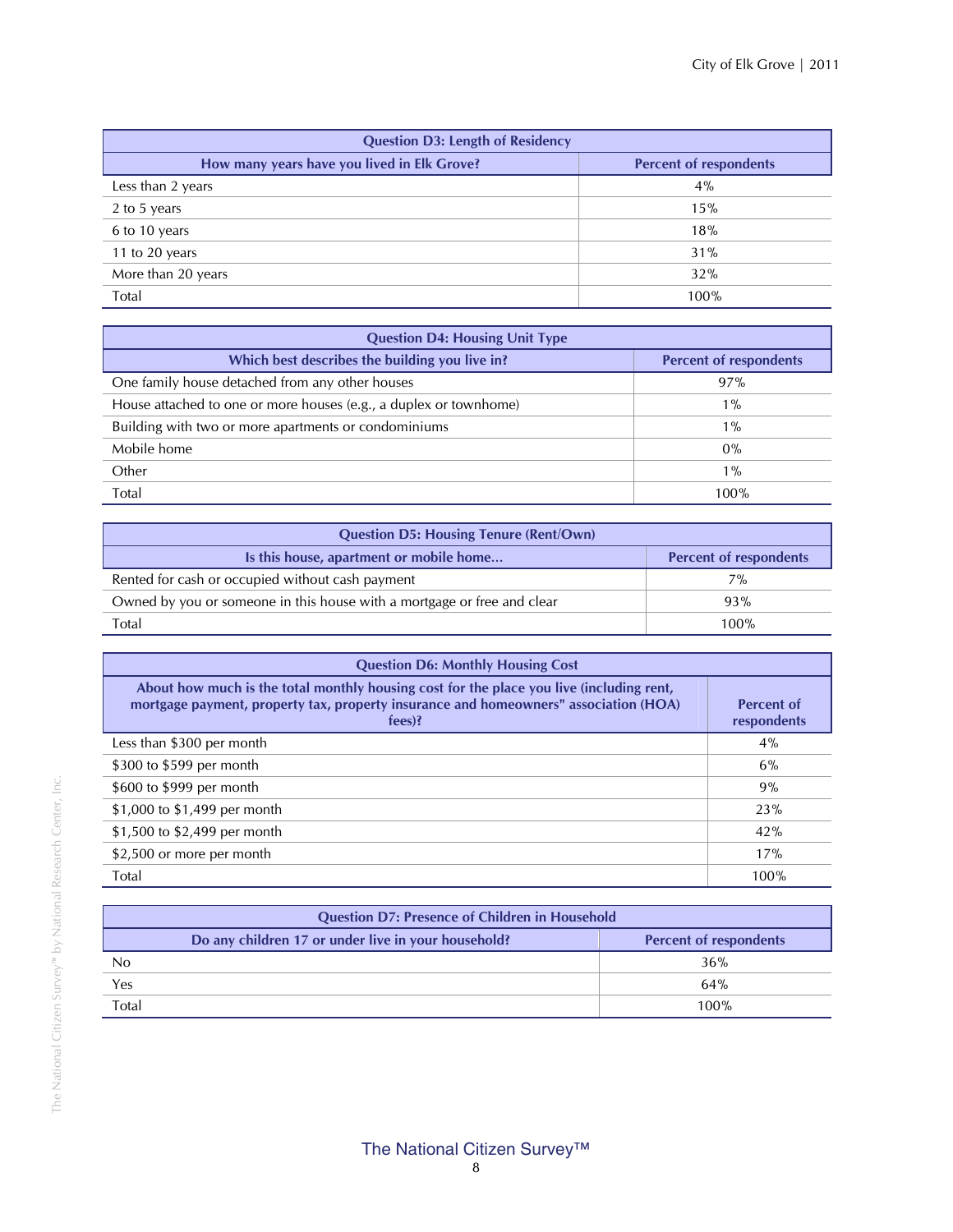| <b>Question D8: Presence of Older Adults in Household</b>        |                               |
|------------------------------------------------------------------|-------------------------------|
| Are you or any other members of your household aged 65 or older? | <b>Percent of respondents</b> |
| No                                                               | 26%                           |
| Yes                                                              | 74%                           |
| Total                                                            | 100%                          |

| <b>Question D9: Household Income</b>                                                                                                                                                                             |                                  |
|------------------------------------------------------------------------------------------------------------------------------------------------------------------------------------------------------------------|----------------------------------|
| How much do you anticipate your household's total income before taxes will be for the current<br>year? (Please include in your total income money from all sources for all persons living in your<br>household.) | <b>Percent of</b><br>respondents |
| Less than \$24,999                                                                                                                                                                                               | $3\%$                            |
| \$25,000 to \$49,999                                                                                                                                                                                             | $11\%$                           |
| \$50,000 to \$99,999                                                                                                                                                                                             | 39%                              |
| \$100,000 to \$149,000                                                                                                                                                                                           | 30%                              |
| \$150,000 or more                                                                                                                                                                                                | 18%                              |
| Total                                                                                                                                                                                                            | 100%                             |

| <b>Question D10: Ethnicity</b>                           |                               |
|----------------------------------------------------------|-------------------------------|
| Are you Spanish, Hispanic or Latino?                     | <b>Percent of respondents</b> |
| Yes, I consider myself to be Spanish, Hispanic or Latino | 10%                           |
| No, not Spanish, Hispanic or Latino                      | 90%                           |
| Total                                                    | 100%                          |

| <b>Question D11: Race</b>                                                                            |                                  |
|------------------------------------------------------------------------------------------------------|----------------------------------|
| What is your race? (Mark one or more races to indicate what race(s) you consider yourself<br>to be.) | <b>Percent of</b><br>respondents |
| American Indian or Alaskan Native                                                                    | 3%                               |
| Asian, Asian Indian or Pacific Islander                                                              | $11\%$                           |
| <b>Black or African American</b>                                                                     | $5\%$                            |
| White                                                                                                | 79%                              |
| Other                                                                                                | 9%                               |
|                                                                                                      |                                  |

Total may exceed 100% as respondents could select more than one option

| <b>Question D12: Age</b>       |                               |  |
|--------------------------------|-------------------------------|--|
| In which category is your age? | <b>Percent of respondents</b> |  |
| 18 to 24 years                 | $1\%$                         |  |
| 25 to 34 years                 | 11%                           |  |
| $35$ to 44 years               | 22%                           |  |
| 45 to 54 years                 | 23%                           |  |
| 55 to 64 years                 | 22%                           |  |
| 65 to 74 years                 | 18%                           |  |
| 75 years or older              | 2%                            |  |
| Total                          | 100%                          |  |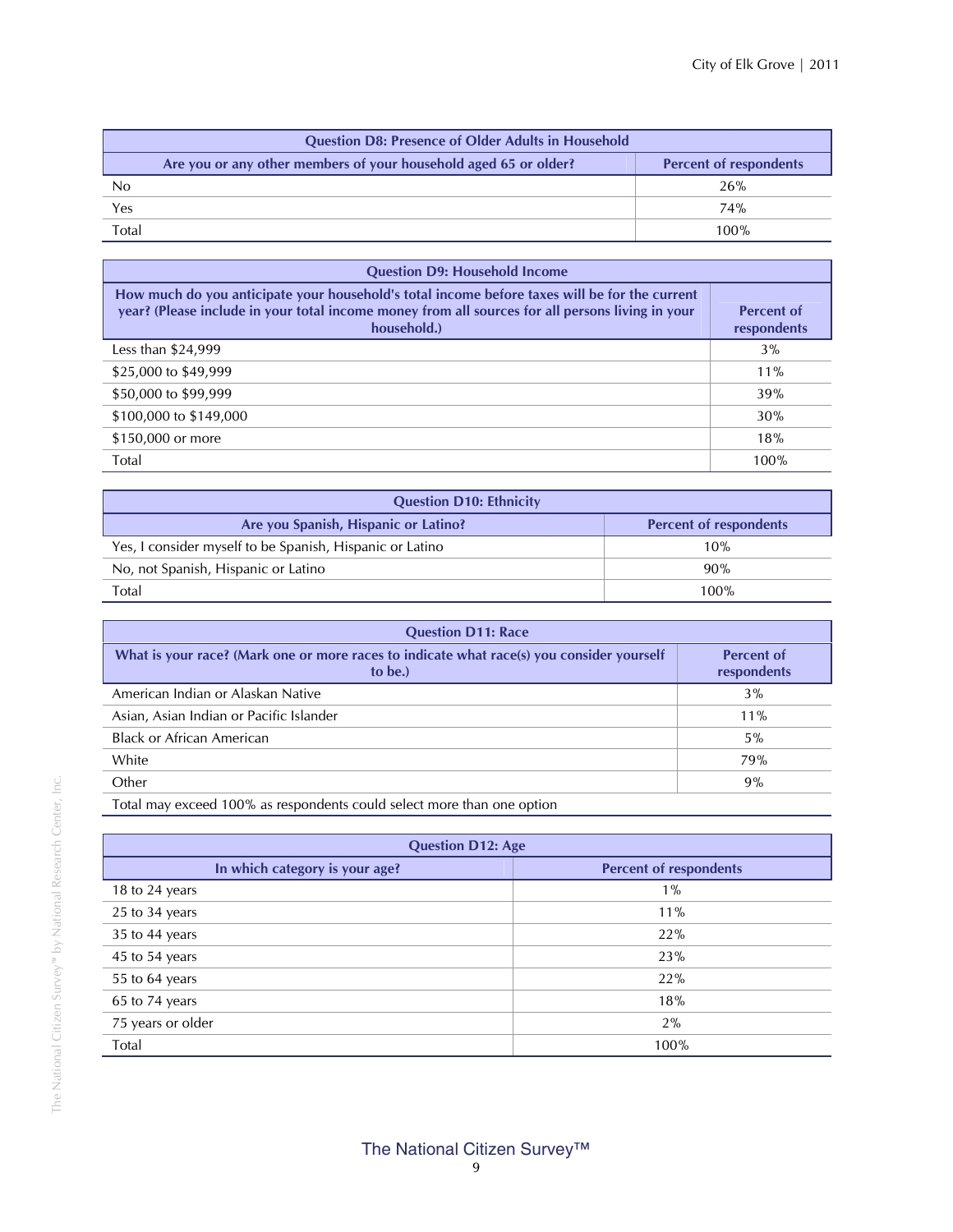| <b>Question D13: Gender</b> |                               |  |  |  |  |  |  |  |  |  |
|-----------------------------|-------------------------------|--|--|--|--|--|--|--|--|--|
| What is your sex?           | <b>Percent of respondents</b> |  |  |  |  |  |  |  |  |  |
| Female                      | 54%                           |  |  |  |  |  |  |  |  |  |
| Male                        | 46%                           |  |  |  |  |  |  |  |  |  |
| Total                       | 100%                          |  |  |  |  |  |  |  |  |  |

| <b>Question D14: Registered to Vote</b>          |                               |  |  |  |  |  |  |  |  |  |  |
|--------------------------------------------------|-------------------------------|--|--|--|--|--|--|--|--|--|--|
| Are you registered to vote in your jurisdiction? | <b>Percent of respondents</b> |  |  |  |  |  |  |  |  |  |  |
| Yes                                              | 94%                           |  |  |  |  |  |  |  |  |  |  |
| No                                               | 6%                            |  |  |  |  |  |  |  |  |  |  |
| Ineligible to vote                               | $0\%$                         |  |  |  |  |  |  |  |  |  |  |
| Total                                            | 100%                          |  |  |  |  |  |  |  |  |  |  |

| <b>Question D15: Voted in Last General Election</b>                                             |                                  |
|-------------------------------------------------------------------------------------------------|----------------------------------|
| Many people don't have time to vote in elections. Did you vote in the last general<br>election? | <b>Percent of</b><br>respondents |
| Yes                                                                                             | 94%                              |
| No                                                                                              | 6%                               |
| Ineligible to vote                                                                              | $0\%$                            |
| Total                                                                                           | 100%                             |
|                                                                                                 |                                  |

| <b>Question D16: Has Cell Phone</b> |                               |
|-------------------------------------|-------------------------------|
| Do you have a cell phone?           | <b>Percent of respondents</b> |
| No                                  | 3%                            |
| Yes                                 | 97%                           |
| Total                               | 100%                          |

| <b>Question D17: Has Land Line</b> |                               |
|------------------------------------|-------------------------------|
| Do you have a land line at home?   | <b>Percent of respondents</b> |
| No                                 | 13%                           |
| Yes                                | 87%                           |
| Total                              | 100%                          |

| <b>Question D18: Primary Phone</b>                                                                     |                                  |  |  |  |  |  |  |  |  |  |  |
|--------------------------------------------------------------------------------------------------------|----------------------------------|--|--|--|--|--|--|--|--|--|--|
| If you have both a cell phone and a land line, which do you consider your primary<br>telephone number? | <b>Percent of</b><br>respondents |  |  |  |  |  |  |  |  |  |  |
| Cell                                                                                                   | 30%                              |  |  |  |  |  |  |  |  |  |  |
| Land line                                                                                              | 48%                              |  |  |  |  |  |  |  |  |  |  |
| Both                                                                                                   | 22%                              |  |  |  |  |  |  |  |  |  |  |
| Total                                                                                                  | 100%                             |  |  |  |  |  |  |  |  |  |  |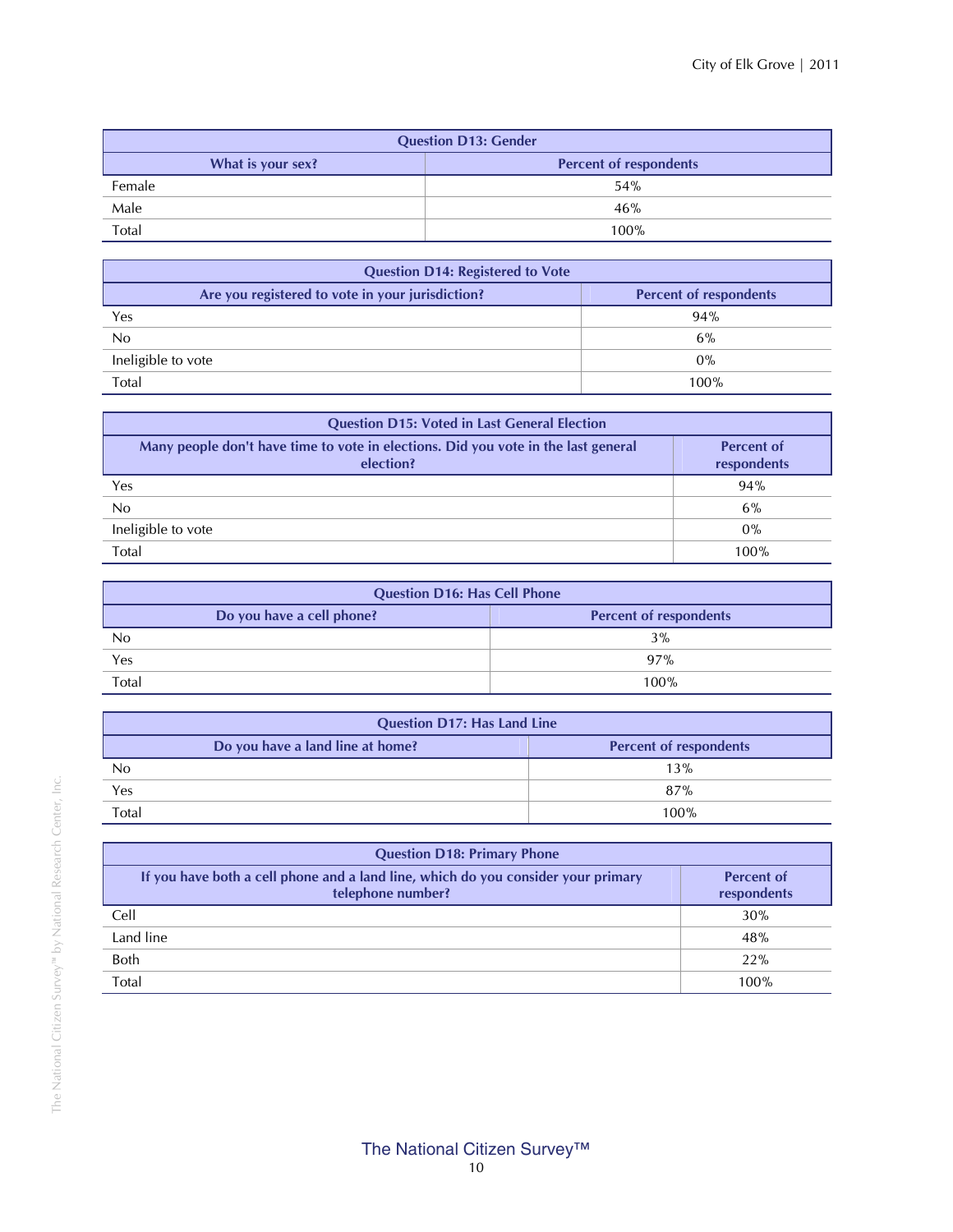#### Frequencies Including "Don't Know" Responses

These tables contain the percentage of respondents for each response category as well as the "n" or total number of respondents for each category, next to the percentage.

| <b>Question 1: Quality of Life</b>                                         |                  |     |      |     |      |     |       |    |            |     |              |     |  |  |
|----------------------------------------------------------------------------|------------------|-----|------|-----|------|-----|-------|----|------------|-----|--------------|-----|--|--|
| Please rate each of the following aspects of quality of life in Elk Grove: | <b>Excellent</b> |     | Good |     | Fair |     | Poor  |    | Don't know |     | <b>Total</b> |     |  |  |
| Elk Grove as a place to live                                               | 17%              | 67  | 53%  | 208 | 25%  | 98  | $5\%$ | 21 | 0%         |     | 100%         | 394 |  |  |
| Your neighborhood as a place to live                                       | 30%              | 119 | 49%  | 194 | 17%  | 66  | 4%    |    | $0\%$      |     | 100%         | 396 |  |  |
| Elk Grove as a place to raise children                                     | 16%              | 62  | 48%  | 189 | 22%  | 86  | 5%    | 20 | 8%         | 33  | 100%         | 390 |  |  |
| Elk Grove as a place to work                                               | $7\%$            | 29  | 22%  | 87  | 22%  | 85  | 25%   | 99 | 24%        | -93 | 100%         | 393 |  |  |
| Elk Grove as a place to retire                                             | 14%              | 56  | 32%  | 127 | 26%  | 101 | 20%   | 78 | 9%         | 34  | 100%         | 396 |  |  |
| The overall quality of life in Elk Grove                                   | 12%              | 46  | 54%  | 213 | 29%  | 116 | 5%    | 20 | 0%         |     | $100\%$      | 395 |  |  |

| <b>Question 2: Community Characteristics</b>                                                 |       |                  |     |      |      |     |      |     |               |                |              |     |
|----------------------------------------------------------------------------------------------|-------|------------------|-----|------|------|-----|------|-----|---------------|----------------|--------------|-----|
| Please rate each of the following characteristics as they relate to Elk Grove<br>as a whole: |       | <b>Excellent</b> |     | Good | Fair |     | Poor |     | Don't<br>know |                | <b>Total</b> |     |
| Sense of community                                                                           | 13%   | 47               | 41% | 146  | 35%  | 125 | 10%  | 34  | $1\%$         | 3              | 100%         | 355 |
| Openness and acceptance of the community towards people of diverse<br>backgrounds            | 17%   | 62               | 49% | 173  | 24%  | 84  | 6%   | 22  | 4%            | 14             | 100%         | 355 |
| Overall appearance of Elk Grove                                                              | 14%   | 51               | 54% | 197  | 25%  | 91  | 7%   | 24  | $0\%$         | $\Omega$       | 100%         | 363 |
| <b>Cleanliness of Elk Grove</b>                                                              | 20%   | 73               | 53% | 189  | 20%  | 73  | 6%   | 23  | $0\%$         | $\overline{0}$ | 100%         | 358 |
| Overall quality of new development in Elk Grove                                              | 8%    | 30               | 31% | 113  | 30%  | 109 | 25%  | 88  | 5%            | 19             | 100%         | 359 |
| Variety of housing options                                                                   | 14%   | 51               | 50% | 178  | 23%  | 81  | 10%  | 34  | 3%            | 11             | 100%         | 355 |
| Overall quality of business and service establishments in Elk Grove                          | 10%   | 36               | 35% | 124  | 40%  | 142 | 16%  | 57  | $0\%$         | $\overline{0}$ | 100%         | 359 |
| Shopping opportunities                                                                       | 8%    | 29               | 33% | 120  | 32%  | 116 | 26%  | 92  | $1\%$         | 2              | 100%         | 359 |
| Opportunities to attend cultural activities                                                  | $5\%$ | 18               | 26% | 94   | 34%  | 122 | 28%  | 100 | 7%            | 27             | 100%         | 361 |
| Recreational opportunities                                                                   | 11%   | 39               | 38% | 135  | 34%  | 122 | 16%  | 57  | $1\%$         | 5              | 100%         | 358 |
| Employment opportunities                                                                     | $1\%$ | 3                | 11% | 38   | 27%  | 97  | 45%  | 162 | 16%           | 57             | 100%         | 357 |
| Educational opportunities                                                                    | 9%    | 32               | 35% | 126  | 33%  | 118 | 16%  | 56  | 8%            | 27             | 100%         | 359 |
| Opportunities to participate in social events and activities                                 | 9%    | 32               | 42% | 151  | 36%  | 127 | 9%   | 32  | 4%            | 15             | 100%         | 357 |
| Opportunities to participate in religious or spiritual events and activities                 | 14%   | 52               | 45% | 160  | 22%  | 80  | 2%   | 8   | 16%           | 59             | 100%         | 359 |
| Opportunities to volunteer                                                                   | 15%   | 55               | 39% | 142  | 26%  | 93  | 6%   | 23  | 13%           | 48             | 100%         | 361 |
| Opportunities to participate in community matters                                            | 10%   | 36               | 41% | 145  | 31%  | 112 | 10%  | 35  | 8%            | 29             | 100%         | 357 |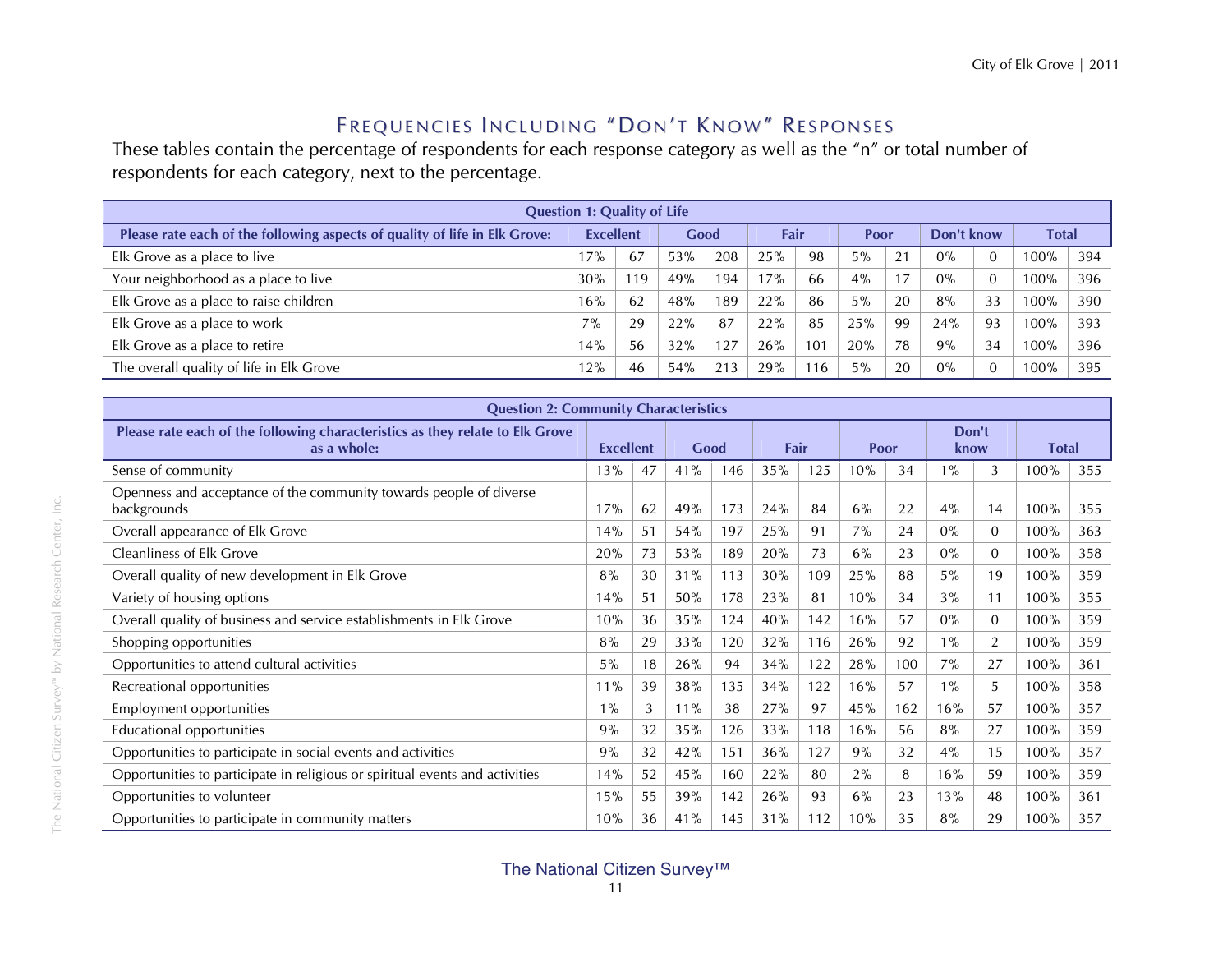| <b>Question 2: Community Characteristics</b>                                                 |                  |    |      |     |      |     |       |     |               |                 |              |     |
|----------------------------------------------------------------------------------------------|------------------|----|------|-----|------|-----|-------|-----|---------------|-----------------|--------------|-----|
| Please rate each of the following characteristics as they relate to Elk Grove<br>as a whole: | <b>Excellent</b> |    | Good |     | Fair |     | Poor  |     | Don't<br>know |                 | <b>Total</b> |     |
| Ease of car travel in Elk Grove                                                              | 8%               | 30 | 34%  | 122 | 31%  | 113 | 25%   | 91  | $1\%$         | 4               | 100%         | 360 |
| Ease of bus travel in Elk Grove                                                              | 4%               | 14 | 18%  | 64  | 17%  | 62  | 16%   | 58  | 45%           | 159             | 100%         | 357 |
| Ease of bicycle travel in Elk Grove                                                          | 8%               | 27 | 24%  | 85  | 27%  | 97  | 22%   | 80  | 19%           | 69              | 100%         | 358 |
| Ease of walking in Elk Grove                                                                 | 14%              | 50 | 39%  | 138 | 29%  | 105 | 14%   | 50  | 4%            | 14              | 100%         | 357 |
| Availability of paths and walking trails                                                     | 15%              | 52 | 33%  | 117 | 27%  | 96  | 19%   | 68  | $6\%$         | 23              | $100\%$      | 356 |
| Traffic flow on major streets                                                                | $5\%$            | 16 | 26%  | 93  | 37%  | 132 | 32%   | 112 | $1\%$         | 2               | $100\%$      | 355 |
| Availability of affordable quality housing                                                   | 10%              | 36 | 40%  | 143 | 31%  | 111 | 9%    | 32  | 9%            | 33              | 100%         | 355 |
| Availability of affordable quality child care                                                | 4%               | 14 | 19%  | 67  | 15%  | 52  | 7%    | 23  | 56%           | 197             | 100%         | 353 |
| Availability of affordable quality health care                                               | 16%              | 58 | 44%  | 156 | 21%  | 75  | $7\%$ | 25  | 12%           | 41              | 100%         | 355 |
| Availability of affordable quality food                                                      | 18%              | 62 | 49%  | 175 | 24%  | 84  | 8%    | 29  | $1\%$         | 4               | 100%         | 354 |
| Availability of preventive health services                                                   | 17%              | 59 | 43%  | 154 | 21%  | 75  | $5\%$ | 19  | 14%           | 49              | $100\%$      | 356 |
| Air quality                                                                                  | 8%               | 30 | 50%  | 178 | 30%  | 106 | 8%    | 29  | 3%            | 10 <sup>°</sup> | 100%         | 353 |
| Quality of overall natural environment in Elk Grove                                          | 14%              | 49 | 41%  | 146 | 32%  | 114 | 11%   | 41  | 2%            |                 | 100%         | 357 |
| Overall image or reputation of Elk Grove                                                     | 10%              | 35 | 36%  | 129 | 36%  | 128 | 17%   | 62  | $1\%$         | 5.              | 100%         | 359 |

| <b>Question 3: Growth</b>                                                                          |                         |     |                      |     |                        |     |                      |    |                  |     |               |          |        |     |
|----------------------------------------------------------------------------------------------------|-------------------------|-----|----------------------|-----|------------------------|-----|----------------------|----|------------------|-----|---------------|----------|--------|-----|
| Please rate the speed of growth in the following<br>categories in Elk Grove over the past 2 years: | <b>Much too</b><br>slow |     | Somewhat too<br>slow |     | <b>Right</b><br>amount |     | Somewhat<br>too fast |    | Much too<br>fast |     | Don't<br>know |          | Total  |     |
| Population growth                                                                                  | $1\%$                   |     | 3%                   |     | 31%                    | 109 | 26%                  | 91 | 35%              | 124 | 4%            | 15       | $00\%$ | 353 |
| Retail growth (stores, restaurants, etc.)                                                          | 23%                     | 83  | 31%                  | 110 | 23%                    | 83  | 12%                  | 42 | 8%               | 27  | 3%            | $\alpha$ | 100%   | 354 |
| Jobs growth                                                                                        | 45%                     | 162 | 30%                  | 109 | 5%                     |     | $0\%$                |    | $0\%$            |     | 19%           | 69       | $00\%$ | 358 |

| <b>Question 4: Code Enforcement</b>                                                                   |                               |       |  |  |  |  |  |  |  |  |  |  |  |
|-------------------------------------------------------------------------------------------------------|-------------------------------|-------|--|--|--|--|--|--|--|--|--|--|--|
| To what degree, if at all, are run down buildings, weed lots or junk vehicles a problem in Elk Grove? | <b>Percent of respondents</b> | Count |  |  |  |  |  |  |  |  |  |  |  |
| Not a problem                                                                                         | 15%                           | 53    |  |  |  |  |  |  |  |  |  |  |  |
| Minor problem                                                                                         | 48%                           | 174   |  |  |  |  |  |  |  |  |  |  |  |
| Moderate problem                                                                                      | 23%                           | 83    |  |  |  |  |  |  |  |  |  |  |  |
| Major problem                                                                                         | $11\%$                        | 40    |  |  |  |  |  |  |  |  |  |  |  |
| Don't know                                                                                            | 3%                            |       |  |  |  |  |  |  |  |  |  |  |  |
| Total                                                                                                 | 100%                          | 359   |  |  |  |  |  |  |  |  |  |  |  |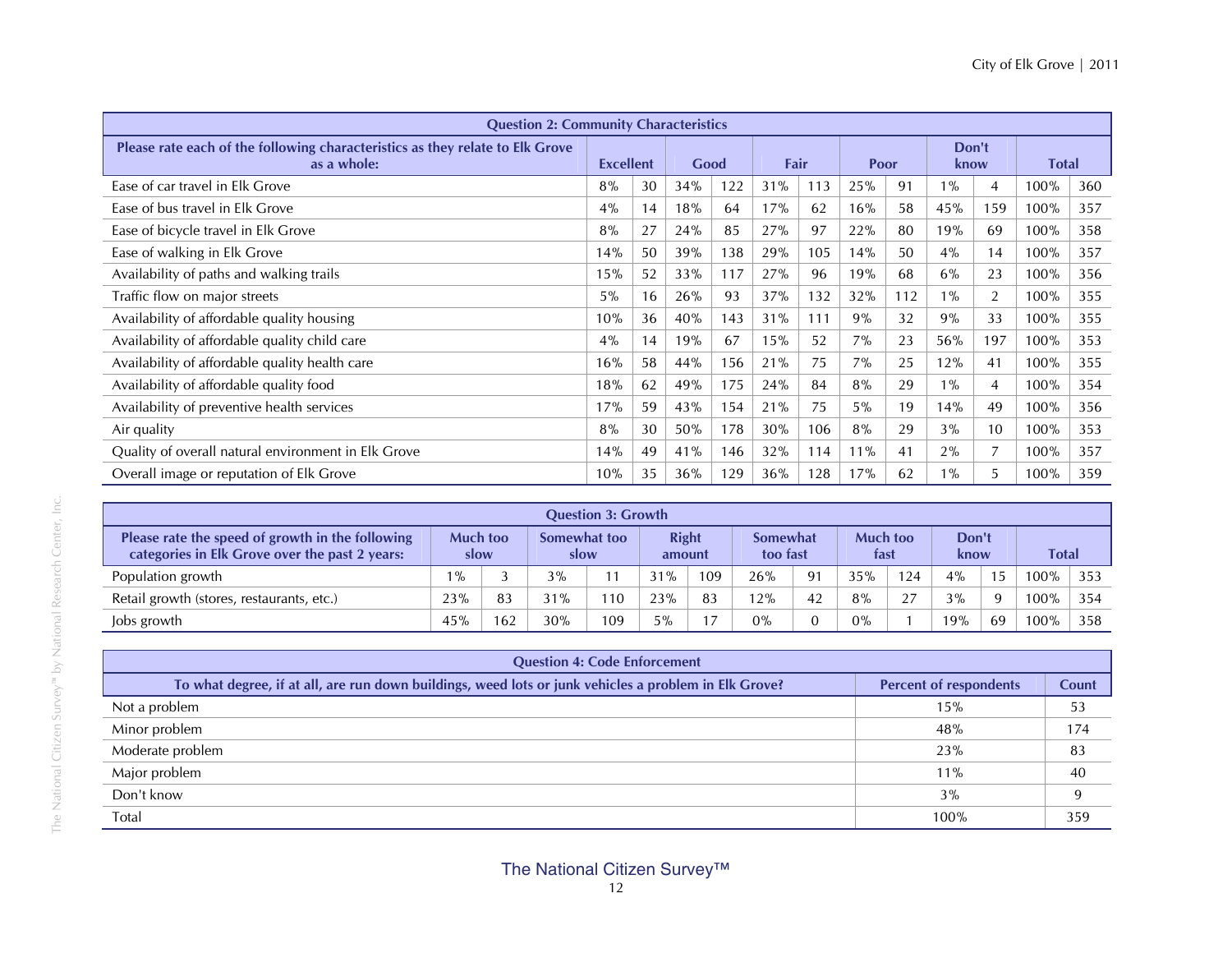| <b>Question 5: Community Safety</b>                                         |                  |    |                         |     |                            |    |                           |     |                       |    |               |    |              |     |
|-----------------------------------------------------------------------------|------------------|----|-------------------------|-----|----------------------------|----|---------------------------|-----|-----------------------|----|---------------|----|--------------|-----|
| Please rate how safe or unsafe you feel from the<br>following in Elk Grove: | <b>Very safe</b> |    | <b>Somewhat</b><br>safe |     | Neither safe nor<br>unsafe |    | <b>Somewhat</b><br>unsafe |     | <b>Verv</b><br>unsafe |    | Don't<br>know |    | <b>Total</b> |     |
| Violent crime (e.g., rape, assault, robbery)                                | 21%              | 74 | 40%                     | 142 | 16%                        | 57 | 5%                        | 55  | 6%                    | 20 | 3%            |    | $100\%$      | 359 |
| Property crimes (e.g., burglary, theft)                                     | 9%               | 31 | 33%                     | 117 | 17%                        | 61 | 29%                       | 102 | 12%                   | 42 | $1\%$         |    | $100\%$      | 357 |
| Environmental hazards, including toxic waste                                | 32%              | 15 | 32%                     | 113 | 15%                        | 54 | $7\%$                     | 24  | 2%                    | я  | 2%            | 42 | $100\%$      | 356 |

|                                                   |     |           |                  |            | <b>Question 6: Personal Safety</b> |    |                    |    |                |    |               |               |              |     |
|---------------------------------------------------|-----|-----------|------------------|------------|------------------------------------|----|--------------------|----|----------------|----|---------------|---------------|--------------|-----|
| Please rate how safe or unsafe you feel:          |     | Very safe | Somewhat<br>safe |            | Neither safe nor<br>unsafe         |    | Somewhat<br>unsafe |    | Verv<br>unsafe |    | Don't<br>know |               | <b>Total</b> |     |
| In your neighborhood during the day               | 59% | 211       | 29%              | 105        | $4\%$                              | 16 | 5%                 | 18 | $1\%$          |    | $0\%$         |               | 100%         | 356 |
| In your neighborhood after dark                   | 29% | 103       | 45%              | 159        | 10%                                | 35 | 12%                | 44 | $4\%$          |    | $\frac{9}{6}$ | $\mathcal{D}$ | 100%         | 356 |
| In Elk Grove's commercial areas during<br>the day | 36% | .27       | 44%              | 157        | 10%                                | 34 | 8%                 | 28 | $2\%$          |    | $\frac{9}{6}$ |               | $00\%$       | 357 |
| In Elk Grove's commercial areas after dark        | 8%  | 28        | 32%              | $\vert$ 13 | 20%                                | 70 | 27%                | 95 | $7\%$          | 26 | 7%            | 24            | 100%         | 356 |

| <b>Question 7: Contact with Police Department</b>                                                                                     |     |     |     |     |               |  |       |  |  |
|---------------------------------------------------------------------------------------------------------------------------------------|-----|-----|-----|-----|---------------|--|-------|--|--|
| Have you had any in-person or phone contact with an employee of the City of Elk Grove Police<br>Department within the last 12 months? | Yes |     | No  |     | Don't<br>know |  | Total |  |  |
| Have you had any in-person or phone contact with an employee of the City of Elk Grove Police<br>Department within the last 12 months? | 57% | 204 | 42% | 149 |               |  | 100%  |  |  |

| <b>Question 8: Ratings of Contact with Police Department</b>                                                         |                  |    |        |    |             |    |      |    |               |               |              |     |
|----------------------------------------------------------------------------------------------------------------------|------------------|----|--------|----|-------------|----|------|----|---------------|---------------|--------------|-----|
| What was your overall impression of your most recent contact with the City of Elk<br><b>Grove Police Department?</b> | <b>Excellent</b> |    | Good   |    | <b>Fair</b> |    | Poor |    | Don't<br>know |               | <b>Total</b> |     |
| What was your overall impression of your most recent contact with the City of Elk<br>Grove Police Department?        | 46%              | 93 | $30\%$ | 60 | 15%         | 30 | 9%   | 18 | $1\%$         | $\mathcal{D}$ | $100\%$      | 203 |

| <b>Question 9: Crime Victim</b>                                                          |                               |       |
|------------------------------------------------------------------------------------------|-------------------------------|-------|
| During the past 12 months, were you or anyone in your household the victim of any crime? | <b>Percent of respondents</b> | Count |
| No                                                                                       | 83%                           | 295   |
| Yes                                                                                      | 17%                           | 59    |
| Don't know                                                                               | 0%                            |       |
| Total                                                                                    | 100%                          | 355   |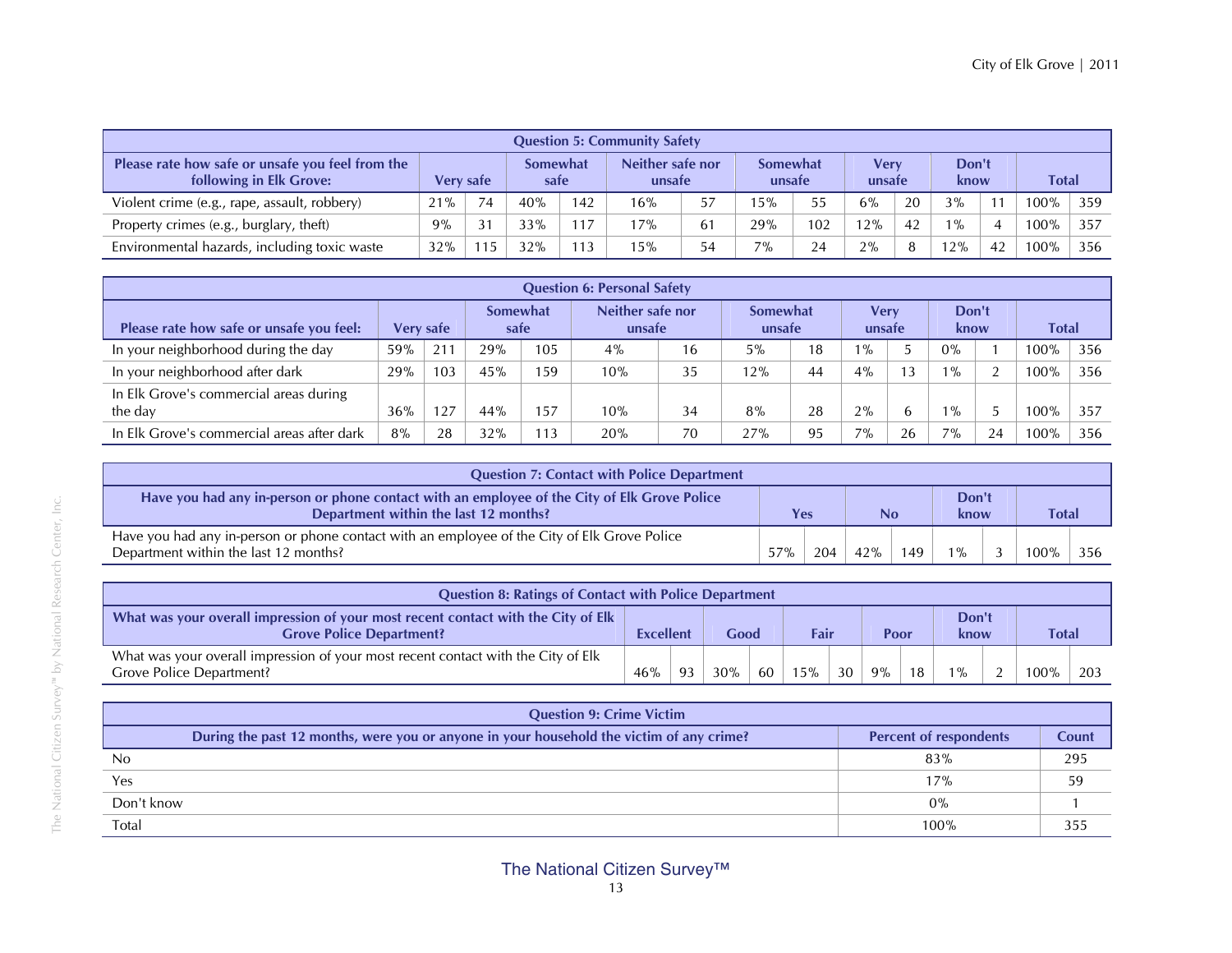| <b>Question 10: Crime Reporting</b>                           |                               |       |
|---------------------------------------------------------------|-------------------------------|-------|
| If yes, was this crime (these crimes) reported to the police? | <b>Percent of respondents</b> | Count |
| No                                                            | 19%                           |       |
| Yes                                                           | 80%                           |       |
| Don't know                                                    | 2%                            |       |
| Total                                                         | 100%                          | 59    |

|                                                                                                                                                               |              |     | <b>Question 11: Resident Behaviors</b> |     |                         |     |                   |    |                       |     |              |     |
|---------------------------------------------------------------------------------------------------------------------------------------------------------------|--------------|-----|----------------------------------------|-----|-------------------------|-----|-------------------|----|-----------------------|-----|--------------|-----|
| In the last 12 months, about how many times, if ever, have you or<br>other household members participated in the following activities in<br><b>Elk Grove?</b> | <b>Never</b> |     | <b>Once or</b><br>twice                |     | 3 to 12<br><b>times</b> |     | 13 to 26<br>times |    | More than 26<br>times |     | <b>Total</b> |     |
| Used Elk Grove public libraries or their services                                                                                                             | 35%          | 121 | 25%                                    | 87  | 24%                     | 85  | 7%                | 26 | 9%                    | 30  | 100%         | 349 |
| Ridden a local bus within Elk Grove                                                                                                                           | 82%          | 286 | 9%                                     | 30  | 3%                      | 11  | $2\%$             | 7  | 4%                    | 15  | 100%         | 349 |
| Attended a meeting of local elected officials or other local public<br>meeting                                                                                | 49%          | 167 | 30%                                    | 104 | 17%                     | 58  | 3%                | 9  | 2%                    | 6   | $100\%$      | 344 |
| Watched a meeting of local elected officials or other City-sponsored<br>public meeting on cable television, the Internet or other media                       | 54%          | 190 | 24%                                    | 84  | 17%                     | 60  | 3%                | 11 | $1\%$                 | 4   | 100%         | 349 |
| Read Elk Grove Newsletter                                                                                                                                     | 5%           | 19  | 14%                                    | 49  | 55%                     | 190 | 12%               | 40 | 14%                   | 49  | 100%         | 347 |
| Visited the City of Elk Grove Web site (at www.elkgrovecity.org)                                                                                              | $5\%$        | 16  | 23%                                    | 79  | 43%                     | 148 | 15%               | 52 | 15%                   | 51  | 100%         | 346 |
| Recycled used paper, cans or bottles from your home                                                                                                           | $1\%$        | 5.  | 3%                                     | 12  | 14%                     | 49  | $11\%$            | 38 | <b>70%</b>            | 243 | 100%         | 347 |
| Volunteered your time to some group or activity in Elk Grove                                                                                                  | 38%          | 129 | 24%                                    | 82  | 17%                     | 60  | 7%                | 25 | 14%                   | 48  | 100%         | 344 |
| Participated in religious or spiritual activities in Elk Grove                                                                                                | 43%          | 150 | 18%                                    | 63  | 13%                     | 44  | $4\%$             | 13 | 22%                   | 77  | 100%         | 347 |
| Participated in a club or civic group in Elk Grove                                                                                                            | 49%          | 168 | 17%                                    | 60  | 18%                     | 61  | $6\%$             | 22 | 10%                   | 35  | 100%         | 346 |
| Provided help to a friend or neighbor                                                                                                                         | 2%           | 6   | 18%                                    | 61  | 40%                     | 138 | 21%               | 73 | 20%                   | 70  | 100%         | 348 |

| <b>Question 12: Neighborliness</b>                                                                                                                         |                                  |       |
|------------------------------------------------------------------------------------------------------------------------------------------------------------|----------------------------------|-------|
| About how often, if at all, do you talk to or visit with your immediate neighbors (people who live in the 10 or 20 households that<br>are closest to you)? | <b>Percent of</b><br>respondents | Count |
| Just about everyday                                                                                                                                        | 26%                              | 93    |
| Several times a week                                                                                                                                       | 32%                              | 113   |
| Several times a month                                                                                                                                      | 19%                              | 68    |
| Less than several times a month                                                                                                                            | 22%                              | 78    |
| Total                                                                                                                                                      | 100%                             | 352   |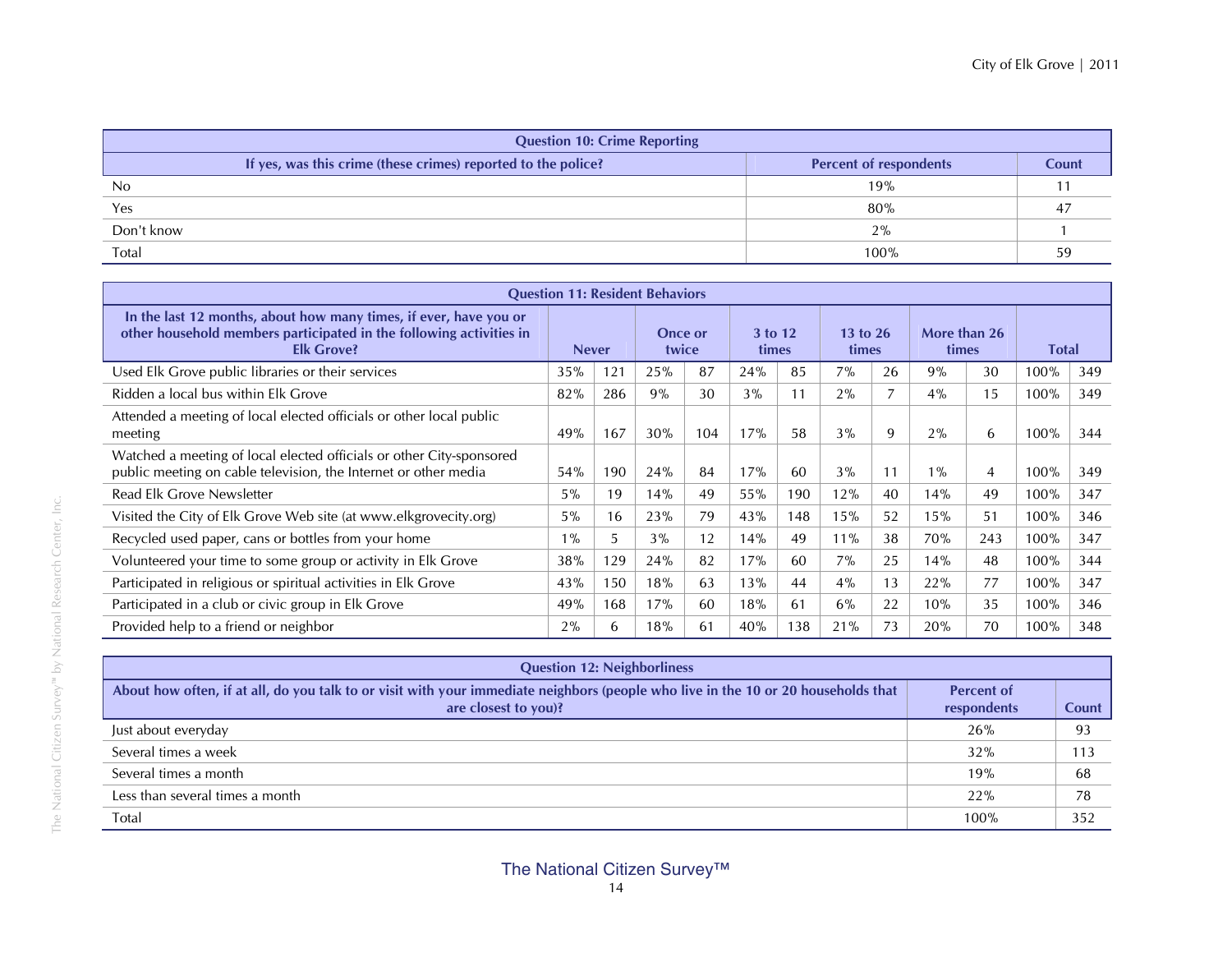| <b>Question 13: Service Quality</b> |                                                                                                 |                                     |                   |                          |                   |                        |                 |                        |                 |                                  |                                      |
|-------------------------------------|-------------------------------------------------------------------------------------------------|-------------------------------------|-------------------|--------------------------|-------------------|------------------------|-----------------|------------------------|-----------------|----------------------------------|--------------------------------------|
|                                     |                                                                                                 |                                     |                   |                          |                   |                        |                 |                        |                 |                                  |                                      |
|                                     |                                                                                                 |                                     |                   |                          |                   |                        |                 |                        |                 |                                  |                                      |
|                                     |                                                                                                 |                                     |                   |                          |                   |                        |                 |                        |                 |                                  | 340                                  |
| 16%                                 | 56                                                                                              | 42%                                 | 143               | 22%                      | 75                | 11%                    | 39              | 8%                     | 27              | 100%                             | 340                                  |
| 16%                                 | 53                                                                                              | 41%                                 | 139               | 25%                      | 83                | 13%                    | 43              | 6%                     | 20              | 100%                             | 338                                  |
| 13%                                 | 45                                                                                              | 41%                                 | 140               | 30%                      | 102               | 12%                    | 42              | 3%                     | 11              | 100%                             | 340                                  |
| 15%                                 | 49                                                                                              | 45%                                 | 151               | 23%                      | 77                | 14%                    | 46              | 4%                     | 14              | 100%                             | 337                                  |
| $15%$                               | 51                                                                                              | 57%                                 | 193               | 19%                      | 64                | 9%                     | 29              | $1\%$                  | 3               | 100%                             | 340                                  |
| 14%                                 | 48                                                                                              | 49%                                 | 166               | 20%                      | 69                | 11%                    | 37              | 6%                     | 20              | 100%                             | 340                                  |
| 8%                                  | 26                                                                                              | 33%                                 | 114               | 32%                      | 109               | 25%                    | 85              | 2%                     | 7               | 100%                             | 341                                  |
| 6%                                  | 19                                                                                              | 17%                                 | 59                | 14%                      | 49                | 9%                     | 32              | 53%                    | 181             | 100%                             | 340                                  |
| 39%                                 | 133                                                                                             | 49%                                 | 166               | 11%                      | 38                | $1\%$                  | 2               | $0\%$                  | $\mathbf{1}$    | 100%                             | 340                                  |
| 39%                                 | 135                                                                                             | 47%                                 | 161               | 12%                      | 41                | $1\%$                  | $\overline{2}$  | $1\%$                  | 3               | 100%                             | 342                                  |
| 35%                                 | 119                                                                                             | 45%                                 | 155               | 14%                      | 48                | $1\%$                  | 5               | 4%                     | 14              | 100%                             | 341                                  |
| 20%                                 | 67                                                                                              | 50%                                 | 169               | 17%                      | 59                | 7%                     | 25              | 6%                     | 21              | 100%                             | 341                                  |
| 7%                                  | 23                                                                                              | 24%                                 | 82                | 24%                      | 82                | 35%                    | 117             | 10%                    | 35              | 100%                             | 339                                  |
| 9%                                  | 31                                                                                              | 30%                                 | 103               | 28%                      | 94                | 19%                    | 66              | 14%                    | 47              | 100%                             | 341                                  |
| 11%                                 | 39                                                                                              | 33%                                 | 112               | 23%                      | 80                | 8%                     | 28              | 24%                    | 83              | 100%                             | 342                                  |
| 3%                                  | 10                                                                                              | 18%                                 | 63                | 33%                      | 113               | 33%                    | 113             | 12%                    | 42              | 100%                             | 341                                  |
| 6%                                  | 19                                                                                              | 24%                                 | 83                | 19%                      | 66                | 8%                     | 28              | 42%                    | 144             | 100%                             | 340                                  |
| 7%                                  | 25                                                                                              | 26%                                 | 87                | 20%                      | 69                | 12%                    | 41              | 35%                    | 119             | 100%                             | 341                                  |
| 6%                                  | 19                                                                                              | 15%                                 | 51                | 14%                      | 48                | 9%                     | 30              | 56%                    | 191             | 100%                             | 339                                  |
| 22%                                 | 74                                                                                              | 38%                                 | 127               | 15%                      | 49                | 5%                     | 17              | 21%                    | 69              | 100%                             | 336                                  |
| 15%                                 | 50                                                                                              | 40%                                 | 134               | 21%                      | 72                | 5%                     | 16              | 19%                    | 63              | 100%                             | 335                                  |
| 14%                                 | 48                                                                                              | 30%                                 | 103               | 22%                      | 74                | 10%                    | 34              | 23%                    | 79              | 100%                             | 338                                  |
|                                     |                                                                                                 |                                     |                   |                          |                   |                        |                 |                        |                 |                                  | 334                                  |
|                                     |                                                                                                 |                                     |                   |                          |                   |                        |                 |                        |                 |                                  | 340                                  |
|                                     | 32%<br>10%<br>14%<br>Preservation of natural areas such as open space, farmlands and greenbelts | <b>Excellent</b><br>110<br>33<br>46 | 40%<br>20%<br>34% | Good<br>135<br>68<br>115 | 16%<br>18%<br>24% | Fair<br>56<br>60<br>80 | 6%<br>9%<br>21% | Poor<br>20<br>31<br>73 | 6%<br>43%<br>8% | Don't<br>know<br>19<br>142<br>26 | <b>Total</b><br>100%<br>100%<br>100% |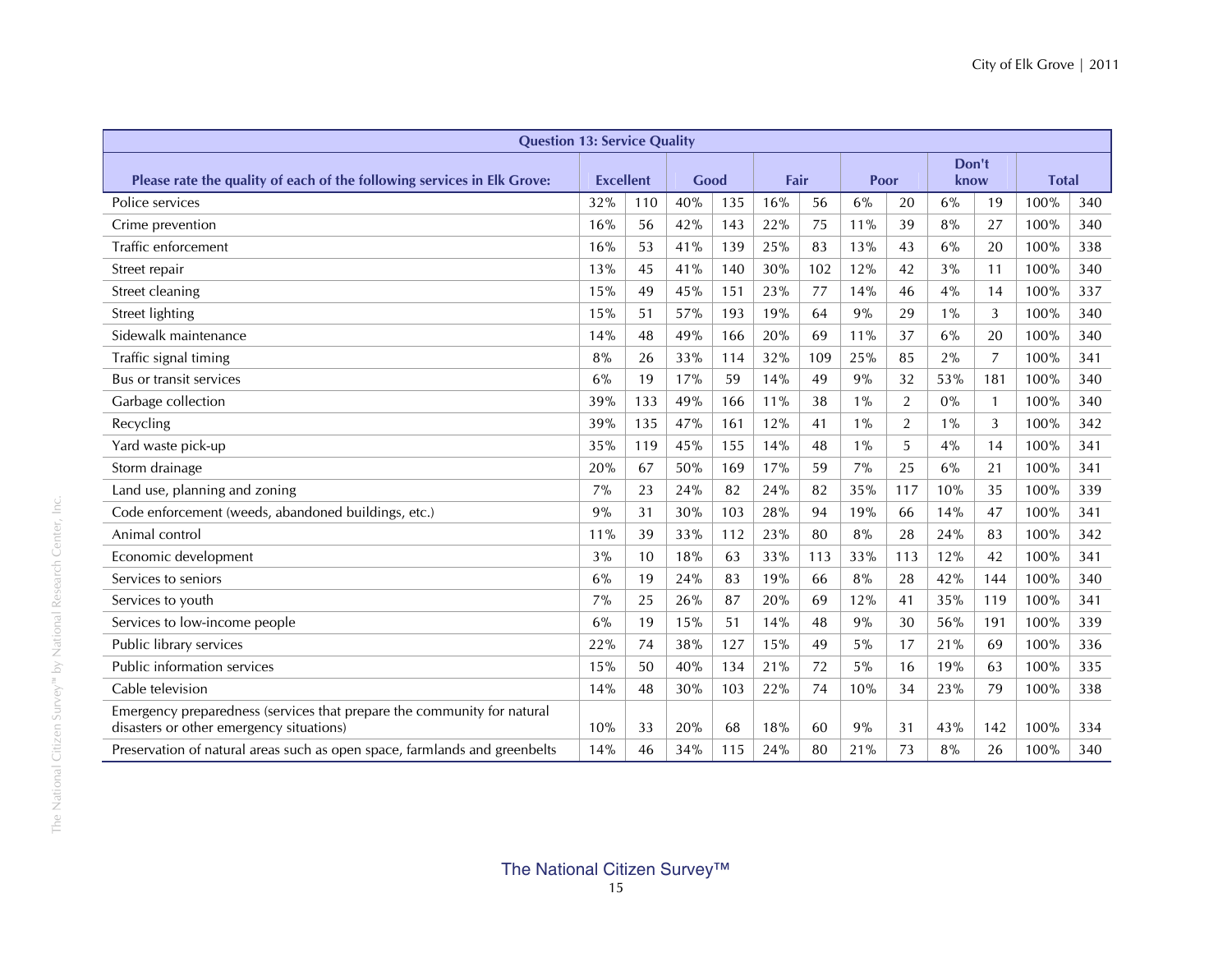| <b>Question 14: Government Services Overall</b>                                               |                  |          |      |     |      |     |      |     |               |    |         |     |       |  |
|-----------------------------------------------------------------------------------------------|------------------|----------|------|-----|------|-----|------|-----|---------------|----|---------|-----|-------|--|
| Overall, how would you rate the quality of the services provided by each of<br>the following? | <b>Excellent</b> |          | Good |     | Fair |     | Poor |     | Don't<br>know |    |         |     | Total |  |
| The City of Elk Grove                                                                         | 18%              | 63       | 45%  | 154 | 26%  | 90  | 9%   | 29  | $\%$          |    | $00\%$  | 341 |       |  |
| The Federal Government                                                                        | 3%               | 9        | 22%  | 75  | 39%  | 132 | 27%  | 92  | $9\%$         | 32 | $100\%$ | 340 |       |  |
| The State Government                                                                          | 2%               | 8        | 21%  |     | 37%  | 124 | 32%  | 109 | $7\%$         | 25 | $00\%$  | 338 |       |  |
| Sacramento County Government                                                                  | 3%               | <b>q</b> | 26%  | 88  | 41%  | 139 | 20%  | 69  | 10%           | 35 | $00\%$  | 340 |       |  |

| <b>Question 15: Recommendation and Longevity</b>                               |                    |     |                           |     |                             |  |                  |    |               |    |              |     |
|--------------------------------------------------------------------------------|--------------------|-----|---------------------------|-----|-----------------------------|--|------------------|----|---------------|----|--------------|-----|
| Please indicate how likely or unlikely you are to do each of the<br>following: | <b>Very likely</b> |     | <b>Somewhat</b><br>likely |     | <b>Somewhat</b><br>unlikely |  | Verv<br>unlikely |    | Don't<br>know |    | <b>Total</b> |     |
| Recommend living in Elk Grove to someone who asks                              | 35%                | 19  | 39%                       | 133 | 0%                          |  | 13%              | 43 | 13%           | 46 | $100\%$      | 343 |
| Remain in Elk Grove for the next five years                                    | 54%                | 184 | 22%                       | フロ  | 0%                          |  | 12%              | 42 | 9%            | 32 | $100\%$      | 343 |

| <b>Question 16: Impact of the Economy</b>                                                                                               |                                  |       |
|-----------------------------------------------------------------------------------------------------------------------------------------|----------------------------------|-------|
| What impact, if any, do you think the economy will have on your family income in the next 6 months? Do you think the impact<br>will be: | <b>Percent of</b><br>respondents | Count |
| Very positive                                                                                                                           | 3%                               |       |
| Somewhat positive                                                                                                                       | 10%                              | 33    |
| Neutral                                                                                                                                 | 42%                              | 144   |
| Somewhat negative                                                                                                                       | 35%                              | 122   |
| Very negative                                                                                                                           | 10%                              | 34    |
| Total                                                                                                                                   | 100%                             | 344   |

| <b>Question 17: Contact with City Employees</b>                                                                                                                              |                                  |       |
|------------------------------------------------------------------------------------------------------------------------------------------------------------------------------|----------------------------------|-------|
| Have you had any in-person, phone or email with an employee of the City of Elk Grove within the last 12 months (including<br>police, receptionists, planners or any others)? | <b>Percent of</b><br>respondents | Count |
| Yes                                                                                                                                                                          | 30%                              | 103   |
| No                                                                                                                                                                           | 70%                              | 241   |
| Total                                                                                                                                                                        | 100%                             | 344   |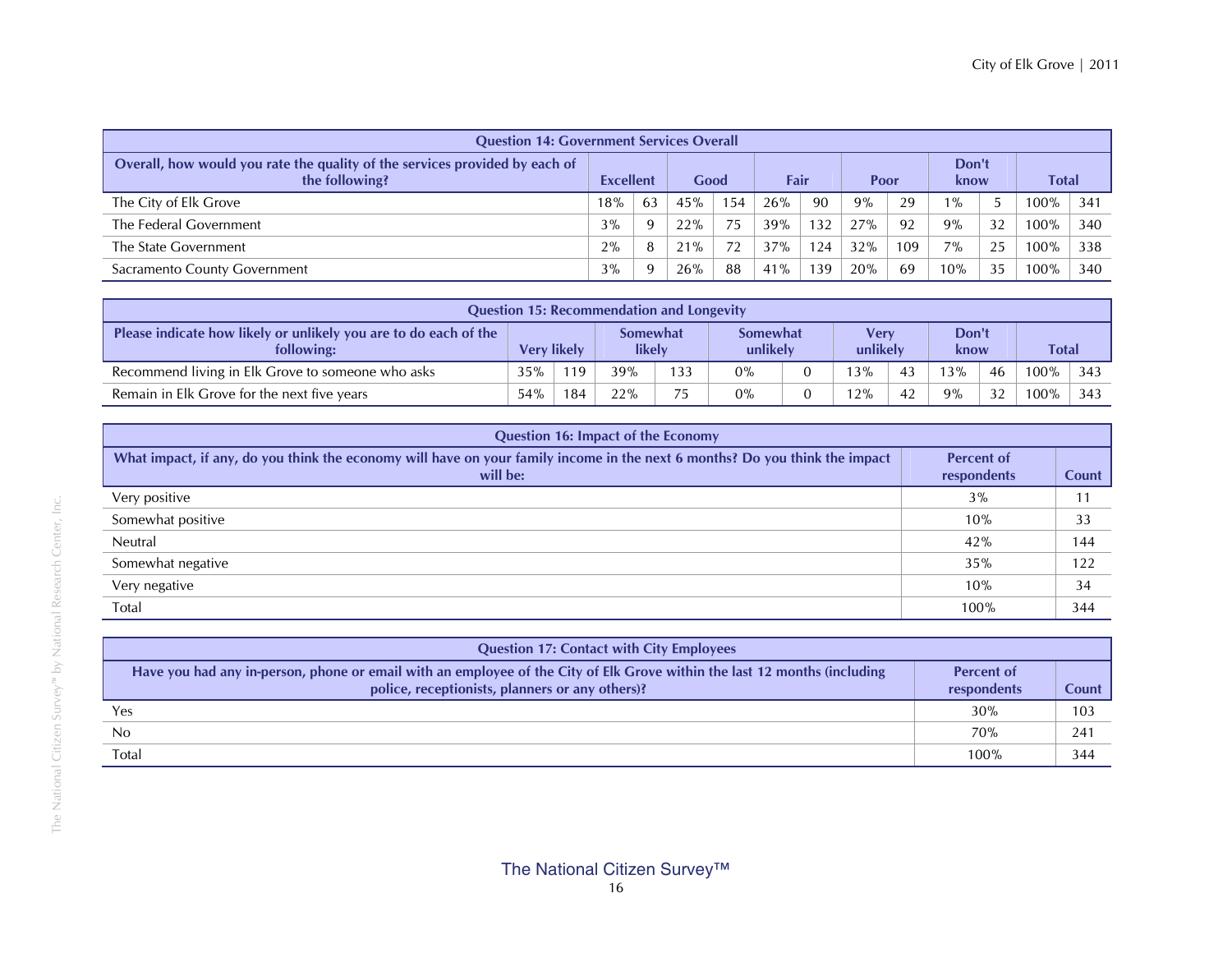| <b>Question 18: City Employees</b>                                                                   |                  |     |      |     |        |    |       |                       |       |               |         |       |
|------------------------------------------------------------------------------------------------------|------------------|-----|------|-----|--------|----|-------|-----------------------|-------|---------------|---------|-------|
| What was your impression of the employee(s) of the City of Elk Grove in your<br>most recent contact? | <b>Excellent</b> |     | Good |     | Fair   |    |       | Don't<br>Poor<br>know |       |               |         | Total |
| Knowledge                                                                                            | 34%              | 82  | 43%  | 104 | $16\%$ | 38 | 6%    | 14                    | $1\%$ | $\mathcal{D}$ | $00\%$  | 240   |
| Responsiveness                                                                                       | 38%              | 90  | 35%  | 84  | 18%    | 43 | 10%   | 23                    | $0\%$ | $\Omega$      | 100%    | 240   |
| Courtesy                                                                                             | 43%              | 103 | 38%  | 92  | $11\%$ | 27 | $7\%$ | 16                    | $0\%$ |               | 100%    | 239   |
| Overall impression                                                                                   | 33%              | 79  | 43%  | 102 | $7\%$  | 40 | $7\%$ | 16                    | 0%    |               | $100\%$ | 238   |

| <b>Question 19: Government Performance</b>                                |                  |    |      |     |      |     |      |     |            |    |              |     |
|---------------------------------------------------------------------------|------------------|----|------|-----|------|-----|------|-----|------------|----|--------------|-----|
| Please rate the following categories of Elk Grove government performance: | <b>Excellent</b> |    | Good |     | Fair |     | Poor |     | Don't know |    | <b>Total</b> |     |
| The value of services for the taxes paid to Elk Grove                     | $11\%$           | 37 | 39%  | 133 | 30%  | 104 | 16%  | 53  | 4%         | 14 | $100\%$      | 341 |
| The overall direction that Elk Grove is taking                            | $5\%$            | 16 | 31%  | 107 | 30%  | 102 | 30%  | 103 | 5%         | 16 | $100\%$      | 344 |
| The job Elk Grove government does at welcoming citizen involvement        | 9%               | 31 | 29%  | 99  | 28%  | 96  | 7%   | 58  | 7%         | 58 | $100\%$      | 342 |

| <b>Question 20a: Custom Question 1</b>                                                                                                  |     |     |        |     |               |          |              |      |
|-----------------------------------------------------------------------------------------------------------------------------------------|-----|-----|--------|-----|---------------|----------|--------------|------|
| Please indicate if you or anyone in your household had contact with the Elk Grove Code Enforcement<br>Department in the last 12 months: | No  |     | Yes    |     | Don't<br>know |          | <b>Total</b> |      |
| To report a code violation in the community                                                                                             | 67% | 228 | $30\%$ | 104 | 3%            | $\Omega$ | 100%         | -341 |
| To be notified that your household was in violation of a code                                                                           | 93% | 314 | $4\%$  | 1.5 | 3%            | 10       | 100%         | 339  |

| <b>Question 20b: Custom Question 2</b>                                                                                           |                                  |              |  |  |  |  |  |  |
|----------------------------------------------------------------------------------------------------------------------------------|----------------------------------|--------------|--|--|--|--|--|--|
| Please indicate how familiar or unfamiliar you are with what the Elk Grove Code Enforcement Department does and how it<br>works: | <b>Percent of</b><br>respondents | <b>Count</b> |  |  |  |  |  |  |
| Very familiar                                                                                                                    | 20%                              | 68           |  |  |  |  |  |  |
| Somewhat familiar                                                                                                                | 43%                              | 146          |  |  |  |  |  |  |
| Somewhat unfamiliar                                                                                                              | 15%                              | 52           |  |  |  |  |  |  |
| Not at all familiar                                                                                                              | 22%                              | 74           |  |  |  |  |  |  |
| Total                                                                                                                            | 100%                             | 340          |  |  |  |  |  |  |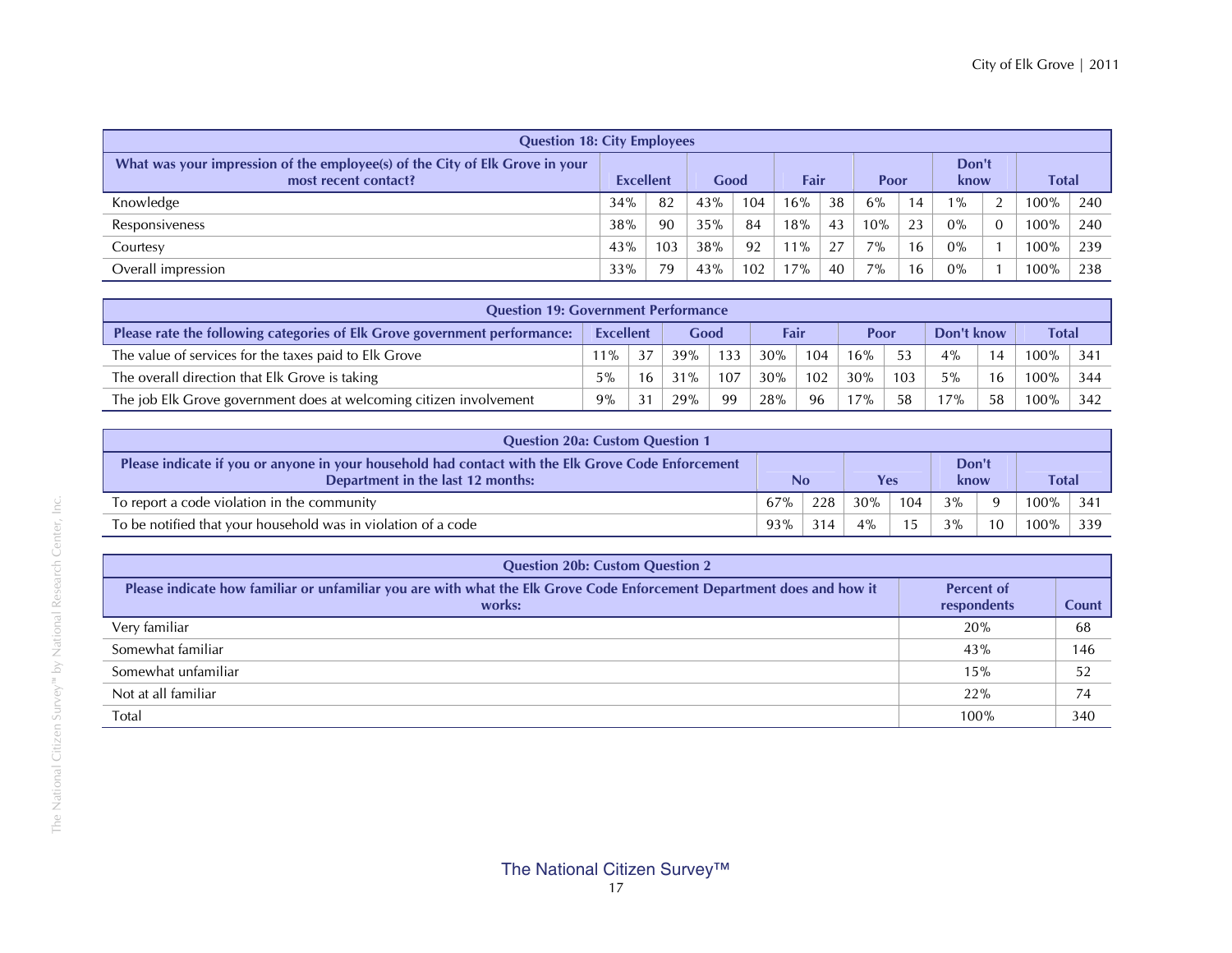| <b>Question 20c: Custom Question 3</b>                                                                                    |                    |     |                    |      |                             |     |                  |    |               |    |              |     |
|---------------------------------------------------------------------------------------------------------------------------|--------------------|-----|--------------------|------|-----------------------------|-----|------------------|----|---------------|----|--------------|-----|
| Please indicate how likely or unlikely you would be to take the<br>following actions regarding a City program or project: | <b>Very likely</b> |     | Somewhat<br>likely |      | <b>Somewhat</b><br>unlikely |     | Verv<br>unlikely |    | Don't<br>know |    | <b>Total</b> |     |
| Attend a meeting at City Hall                                                                                             | 21%                | 70  | 36%                | 121  | 21%                         |     | 20%              | 69 | 2%            | 8  | 100%         | 339 |
| Attend a meeting in my neighborhood                                                                                       | 38%                | 131 | 44%                | .50  | 10%                         | 35  | 6%               | 21 | $1\%$         |    | $00\%$       | 342 |
| Send participation comments online or by mail                                                                             | 48%                | 162 | 39%                | 34   | 8%                          | 27  | 4%               | 14 | $1\%$         | 3  | $00\%$       | 340 |
| Participation in a focus group                                                                                            | 24%                | 83  | 37%                | i 25 | 21%                         | 72  | 12%              | 40 | 6%            | 19 | 00%          | 339 |
| Contact a member of the City Council                                                                                      | 24%                | 83  | 27%                | 91   | 31%                         | 104 | 15%              | 51 | 3%            | 10 | 100%         | 339 |

| <b>Question 20d: Custom Question 4</b>                                                                                                                                    |                          |    |                   |     |                      |    |                             |    |               |     |              |     |
|---------------------------------------------------------------------------------------------------------------------------------------------------------------------------|--------------------------|----|-------------------|-----|----------------------|----|-----------------------------|----|---------------|-----|--------------|-----|
| Please indicate the extent to which you agree or disagree that the<br>City of Elk Grove welcomes your participation in local government<br>in each of the following ways: | <b>Strongly</b><br>agree |    | Somewhat<br>agree |     | Somewhat<br>disagree |    | <b>Strongly</b><br>disagree |    | Don't<br>know |     | <b>Total</b> |     |
| Attend a meeting at City Hall                                                                                                                                             | 19%                      | 62 | 37%               | 124 | 15%                  | 50 | 5%                          | 16 | 25%           | 83  | 100%         | 335 |
| Attend a meeting in my neighborhood                                                                                                                                       | 26%                      | 87 | 37%               | 122 | 9%                   | 29 | 4%                          | 12 | 25%           | 84  | 100%         | 334 |
| Send participation comments online or by mail                                                                                                                             | 28%                      | 94 | 34%               | 113 | 12%                  | 40 | 3%                          | 10 | 23%           | 75  | $100\%$      | 332 |
| Participation in a focus group                                                                                                                                            | 13%                      | 43 | 32%               | 105 | 17%                  | 55 | 4%                          | 14 | 35%           | 115 | 100%         | 332 |
| Contact a member of the City Council                                                                                                                                      | 17%                      | 58 | 37%               | 123 | 16%                  | 53 | 5%                          | 16 | 25%           | 83  | $100\%$      | 333 |
| Draft proposed Ordinance, Resolutions, or other local laws                                                                                                                | 8%                       | 26 | 26%               | 85  | 20%                  | 64 | 10%                         | 34 | 36%           | 19  | 00%          | 328 |

| <b>Question D1: Employment Status</b> |                               |       |  |  |  |  |  |
|---------------------------------------|-------------------------------|-------|--|--|--|--|--|
| Are you currently employed for pay?   | <b>Percent of respondents</b> | Count |  |  |  |  |  |
| N <sub>0</sub>                        | 33%                           | 110   |  |  |  |  |  |
| Yes, full-time                        | 58%                           | 195   |  |  |  |  |  |
| Yes, part-time                        | 10%                           | 33    |  |  |  |  |  |
| Total                                 | 100%                          | 338   |  |  |  |  |  |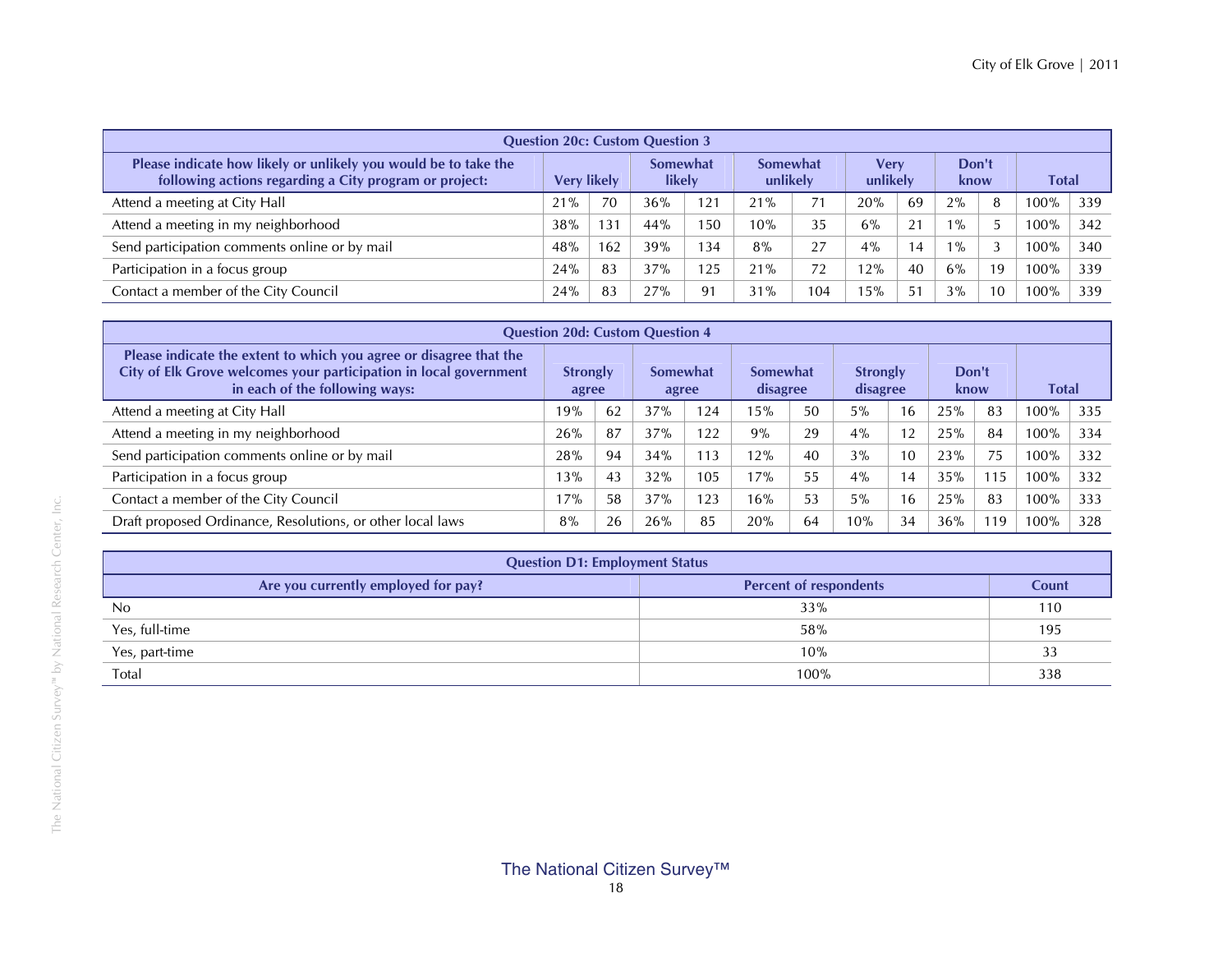| <b>Question D2: Mode of Transportation Used for Commute</b>                                                                                 |                              |  |  |  |  |  |  |
|---------------------------------------------------------------------------------------------------------------------------------------------|------------------------------|--|--|--|--|--|--|
| During a typical week, how many days do you commute to work (for the longest distance of your commute) in each of the ways listed<br>below? | Percent of days mode<br>used |  |  |  |  |  |  |
| Motorized vehicle (e.g., car, truck, van, motorcycle, etc.) by myself                                                                       | 63%                          |  |  |  |  |  |  |
| Motorized vehicle (e.g., car, truck, van, motorcycle, etc.) with other children or adults                                                   | 16%                          |  |  |  |  |  |  |
| Bus, rail, subway or other public transportation                                                                                            | $4\%$                        |  |  |  |  |  |  |
| Walk                                                                                                                                        | 2%                           |  |  |  |  |  |  |
| Bicycle                                                                                                                                     | $1\%$                        |  |  |  |  |  |  |
| Work at home                                                                                                                                | 14%                          |  |  |  |  |  |  |
| Other                                                                                                                                       | $1\%$                        |  |  |  |  |  |  |

| <b>Question D3: Length of Residency</b>     |                               |       |  |  |  |  |  |
|---------------------------------------------|-------------------------------|-------|--|--|--|--|--|
| How many years have you lived in Elk Grove? | <b>Percent of respondents</b> | Count |  |  |  |  |  |
| Less than 2 years                           | 4%                            | 15    |  |  |  |  |  |
| 2 to 5 years                                | 15%                           | 50    |  |  |  |  |  |
| 6 to 10 years                               | 18%                           | 60    |  |  |  |  |  |
| 11 to 20 years                              | 31%                           | 103   |  |  |  |  |  |
| More than 20 years                          | 32%                           | 109   |  |  |  |  |  |
| Total                                       | 100%                          | 337   |  |  |  |  |  |

| <b>Question D4: Housing Unit Type</b>                             |                               |       |  |  |  |  |  |
|-------------------------------------------------------------------|-------------------------------|-------|--|--|--|--|--|
| Which best describes the building you live in?                    | <b>Percent of respondents</b> | Count |  |  |  |  |  |
| One family house detached from any other houses                   | 97%                           | 326   |  |  |  |  |  |
| House attached to one or more houses (e.g., a duplex or townhome) | $1\%$                         |       |  |  |  |  |  |
| Building with two or more apartments or condominiums              | $1\%$                         |       |  |  |  |  |  |
| Mobile home                                                       | $0\%$                         |       |  |  |  |  |  |
| Other                                                             | $1\%$                         |       |  |  |  |  |  |
| Total                                                             | 100%                          | 336   |  |  |  |  |  |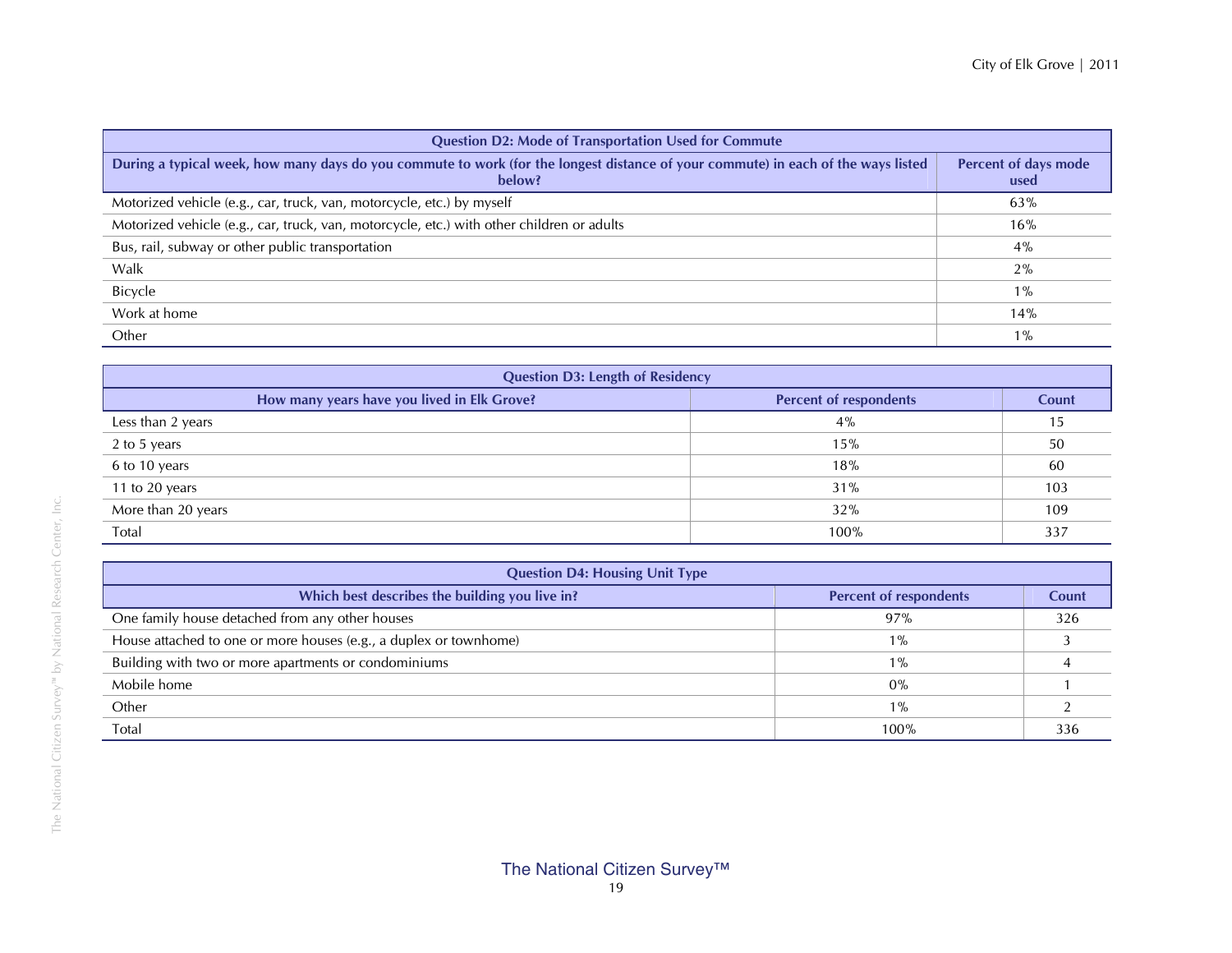| <b>Question D5: Housing Tenure (Rent/Own)</b>                           |                               |       |  |  |  |  |  |
|-------------------------------------------------------------------------|-------------------------------|-------|--|--|--|--|--|
| Is this house, apartment or mobile home                                 | <b>Percent of respondents</b> | Count |  |  |  |  |  |
| Rented for cash or occupied without cash payment                        | 7%                            | 24    |  |  |  |  |  |
| Owned by you or someone in this house with a mortgage or free and clear | 93%                           | 307   |  |  |  |  |  |
| Total                                                                   | 100%                          | 33.   |  |  |  |  |  |

| <b>Question D6: Monthly Housing Cost</b>                                                                                                                                                |                                  |       |  |  |  |  |  |  |
|-----------------------------------------------------------------------------------------------------------------------------------------------------------------------------------------|----------------------------------|-------|--|--|--|--|--|--|
| About how much is the total monthly housing cost for the place you live (including rent, mortgage payment, property tax,<br>property insurance and homeowners" association (HOA) fees)? | <b>Percent of</b><br>respondents | Count |  |  |  |  |  |  |
| Less than \$300 per month                                                                                                                                                               | 4%                               | 12    |  |  |  |  |  |  |
| \$300 to \$599 per month                                                                                                                                                                | 6%                               | 18    |  |  |  |  |  |  |
| \$600 to \$999 per month                                                                                                                                                                | 9%                               | 29    |  |  |  |  |  |  |
| \$1,000 to \$1,499 per month                                                                                                                                                            | 23%                              | 75    |  |  |  |  |  |  |
| \$1,500 to \$2,499 per month                                                                                                                                                            | 42%                              | 136   |  |  |  |  |  |  |
| \$2,500 or more per month                                                                                                                                                               | 17%                              | 56    |  |  |  |  |  |  |
| Total                                                                                                                                                                                   | 100%                             | 326   |  |  |  |  |  |  |

| <b>Question D7: Presence of Children in Household</b>                                |      |                 |
|--------------------------------------------------------------------------------------|------|-----------------|
| Do any children 17 or under live in your household?<br><b>Percent of respondents</b> |      | Count           |
| No                                                                                   | 36%  | ' 18            |
| Yes                                                                                  | 64%  | 21 <sup>2</sup> |
| Total                                                                                | 100% |                 |

| <b>Question D8: Presence of Older Adults in Household</b>                                         |  |       |     |
|---------------------------------------------------------------------------------------------------|--|-------|-----|
| Are you or any other members of your household aged 65 or older?<br><b>Percent of respondents</b> |  | Count |     |
| No                                                                                                |  | 26%   |     |
| Yes                                                                                               |  | 74%   | 248 |
| Total                                                                                             |  | 100%  |     |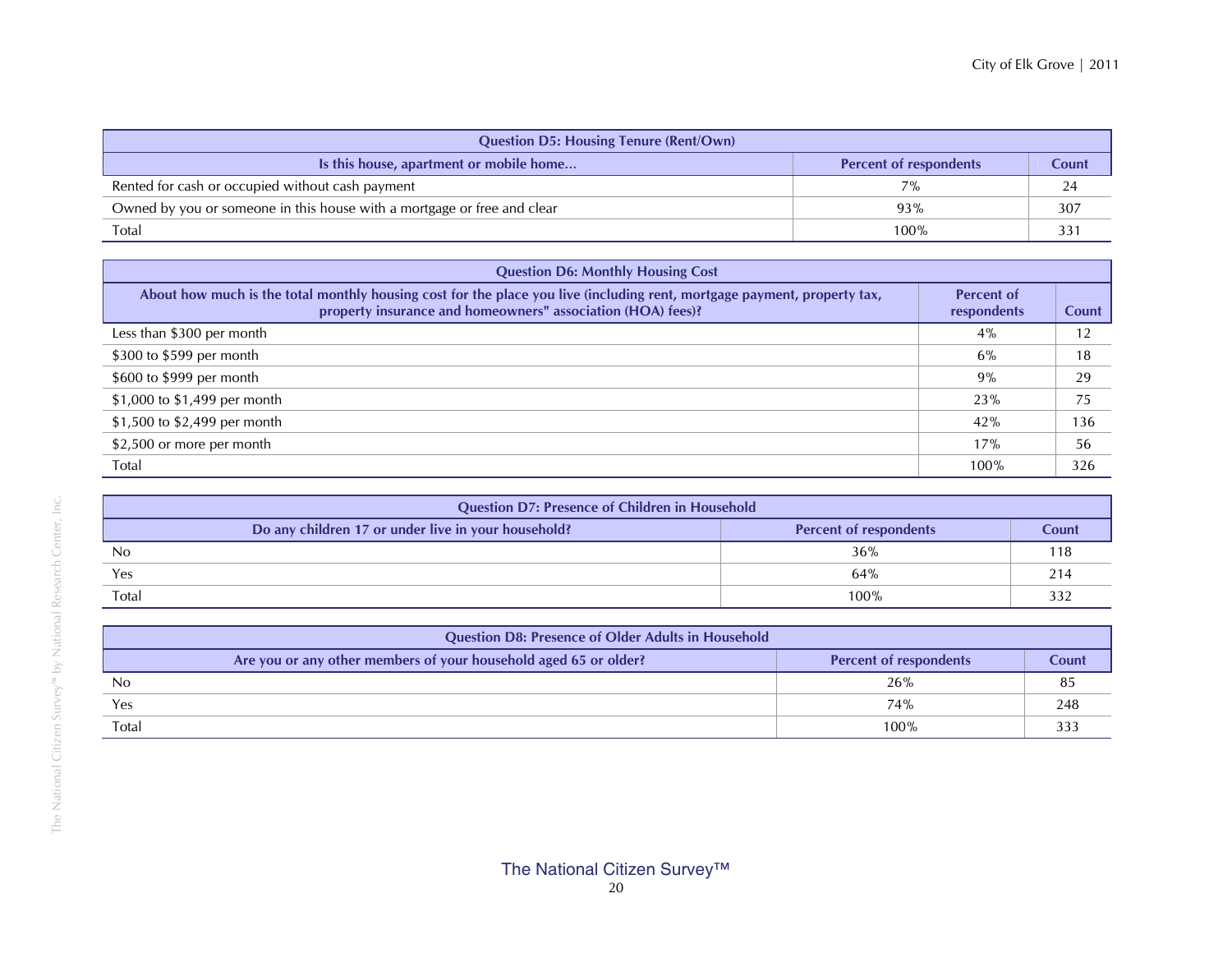| <b>Question D9: Household Income</b>                                                                                                                                                                          |                                  |                 |  |
|---------------------------------------------------------------------------------------------------------------------------------------------------------------------------------------------------------------|----------------------------------|-----------------|--|
| How much do you anticipate your household's total income before taxes will be for the current year? (Please include in your total<br>income money from all sources for all persons living in your household.) | <b>Percent of</b><br>respondents | Count           |  |
| Less than $$24,999$                                                                                                                                                                                           | 3%                               | 8               |  |
| \$25,000 to \$49,999                                                                                                                                                                                          | $11\%$                           | 34              |  |
| \$50,000 to \$99,999                                                                                                                                                                                          | 39%                              | 121             |  |
| \$100,000 to \$149,000                                                                                                                                                                                        | 30%                              | 92              |  |
| \$150,000 or more                                                                                                                                                                                             | 18%                              | 56              |  |
| Total                                                                                                                                                                                                         | 100%                             | 31 <sup>1</sup> |  |

| <b>Question D10: Ethnicity</b>                           |                               |       |  |
|----------------------------------------------------------|-------------------------------|-------|--|
| Are you Spanish, Hispanic or Latino?                     | <b>Percent of respondents</b> | Count |  |
| Yes, I consider myself to be Spanish, Hispanic or Latino | 10%                           |       |  |
| No, not Spanish, Hispanic or Latino                      | 90%                           | 291   |  |
| Total                                                    | 100%                          |       |  |

| <b>Question D11: Race</b>                                                                         |                               |       |  |
|---------------------------------------------------------------------------------------------------|-------------------------------|-------|--|
| What is your race? (Mark one or more races to indicate what race(s) you consider yourself to be.) | <b>Percent of respondents</b> | Count |  |
| American Indian or Alaskan Native                                                                 | 3%                            | 10    |  |
| Asian, Asian Indian or Pacific Islander                                                           | $11\%$                        | 37    |  |
| <b>Black or African American</b>                                                                  | 5%                            | 17    |  |
| White                                                                                             | 79%                           | 254   |  |
| Other                                                                                             | 9%                            | 29    |  |
| Total may exceed 100% as respondents could select more than one option                            |                               |       |  |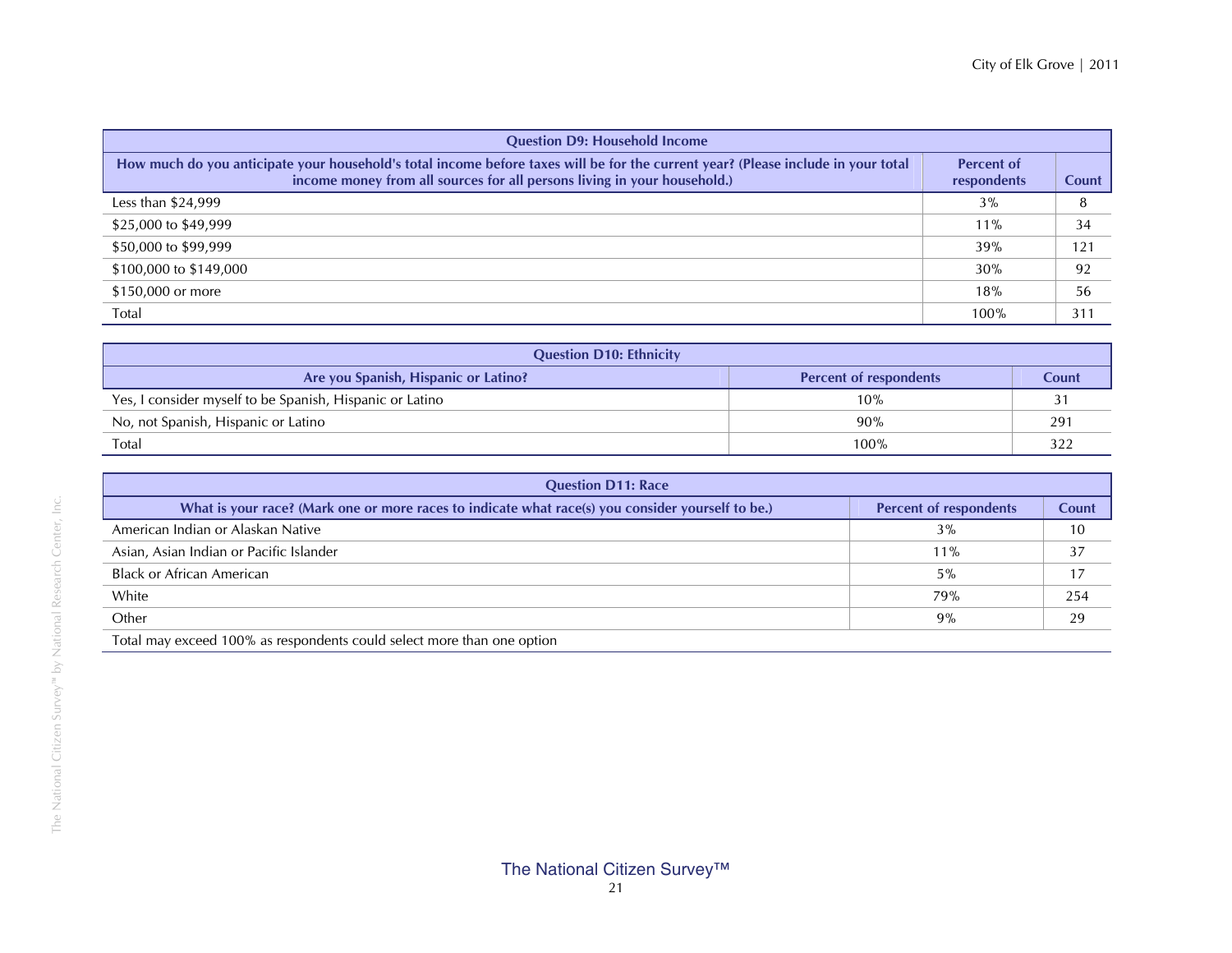| <b>Question D12: Age</b>       |                               |       |  |
|--------------------------------|-------------------------------|-------|--|
| In which category is your age? | <b>Percent of respondents</b> | Count |  |
| 18 to 24 years                 | $1\%$                         | 4     |  |
| 25 to 34 years                 | 11%                           | 38    |  |
| 35 to 44 years                 | 22%                           | 74    |  |
| 45 to 54 years                 | 23%                           | 75    |  |
| 55 to 64 years                 | 22%                           | 74    |  |
| 65 to 74 years                 | 18%                           | 60    |  |
| 75 years or older              | 2%                            | 6     |  |
| Total                          | 100%                          | 331   |  |

| <b>Question D13: Gender</b>                                 |      |     |  |
|-------------------------------------------------------------|------|-----|--|
| <b>Percent of respondents</b><br>What is your sex?<br>Count |      |     |  |
| Female                                                      | 54%  | 177 |  |
| Male                                                        | 46%  | 151 |  |
| Total                                                       | 100% | 328 |  |

| <b>Question D14: Registered to Vote</b>                                           |      |              |
|-----------------------------------------------------------------------------------|------|--------------|
| Are you registered to vote in your jurisdiction?<br><b>Percent of respondents</b> |      | <b>Count</b> |
| Yes                                                                               | 94%  | 313          |
| No                                                                                | 6%   | 19           |
| Ineligible to vote                                                                | 0%   |              |
| Don't know                                                                        | 0%   |              |
| Total                                                                             | 100% | 333          |

| <b>Question D15: Voted in Last General Election</b>                                                                           |       |     |  |
|-------------------------------------------------------------------------------------------------------------------------------|-------|-----|--|
| Many people don't have time to vote in elections. Did you vote in the last general election?<br><b>Percent of respondents</b> |       |     |  |
| Yes                                                                                                                           | 94%   | 312 |  |
| No                                                                                                                            | 6%    | 21  |  |
| Ineligible to vote                                                                                                            | $0\%$ |     |  |
| Don't know                                                                                                                    | 0%    |     |  |
| Total                                                                                                                         | 100%  | 333 |  |